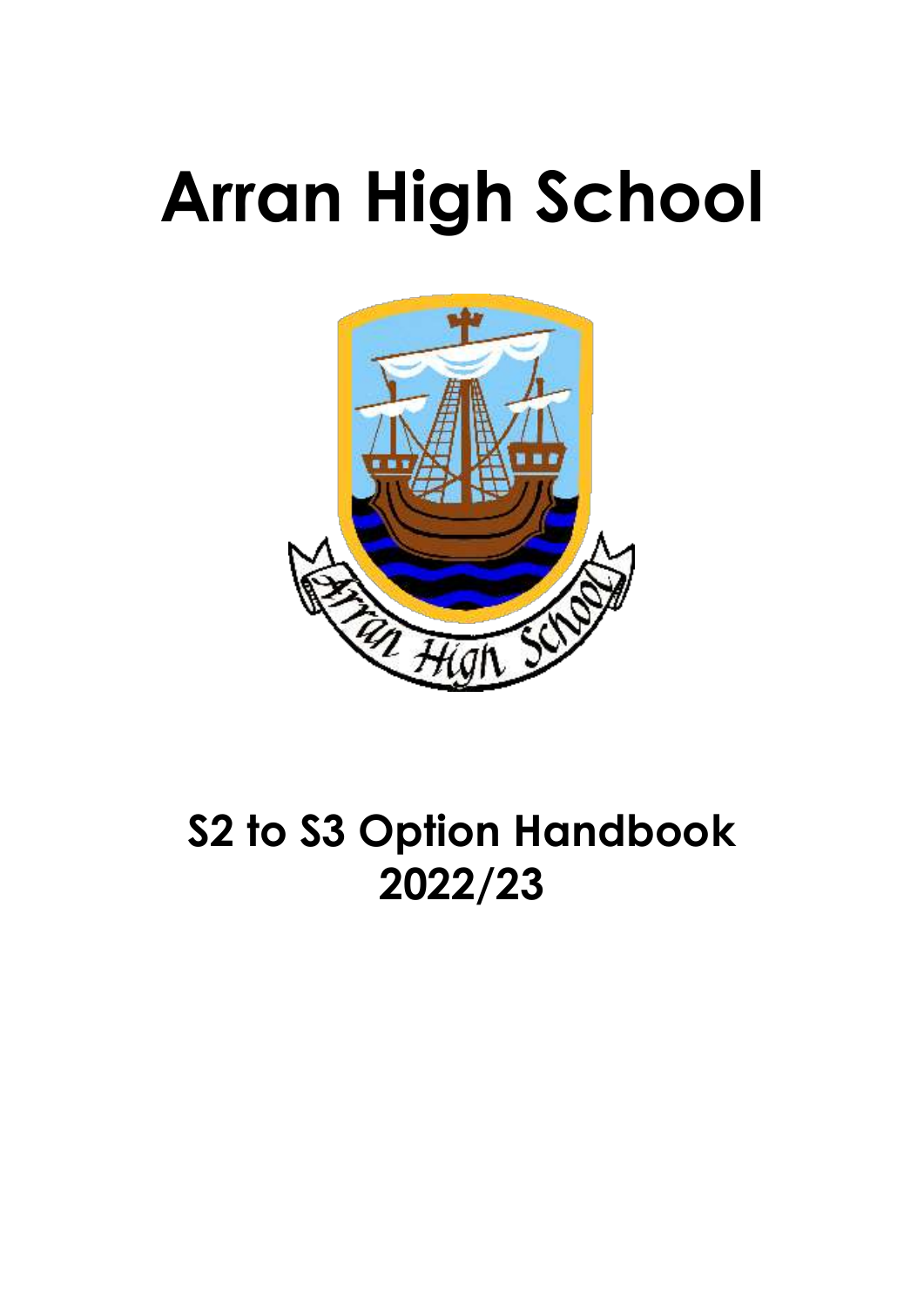# **Art & Design**

National Qualifications in Art and Design provide learners with a broad, practical experience of art and design practice and related critical activities. Learners develop practical skills as they explore how to visually represent and communicate their thoughts and ideas through their work, and study the works of artists and designers.

The National 5 Art and Design Course enables learners to plan, develop, produce and present creative art and design work, and to develop their critical understanding of a range of art and design practice. The Course also enables learners to understand the impact of external factors on artists and designers and their works.



The Higher Art and Design Course enables learners to communicate personal thoughts, feelings and ideas through the creative use of art and design materials, techniques and/or technology. Learners analyse a range of art and design practice and critically reflect on the impact of external factors on artists, designers and their work. They plan, develop, produce and present creative art and design work, develop personal creativity, and use problem solving, critical thinking and reflective practice skills.

#### **Is this course for me?**

This Course is a broad-based qualification. It is suitable for all learners with an interest in art and design, and for those wanting to progress onto higher levels of study. This qualification will allow learners to consolidate and extend their art and design skills.

On completing the Course, learners will have developed skills in planning, producing and presenting creative art and design work. They will be able to use art and design materials, techniques and/or technology in creative ways when developing and refining their ideas and work. Learners will also have developed understanding of artists and designers as creative practitioners.

#### **Course Structure**

Courses at National 4, National 5 and Higher consist of the following three elements:

- Expressive Portfolio. Students will experiment in a range of art media in the production of observational studies and compositional developments that explore a theme of their own choosing. The Portfolio concludes with a Final Artwork that showcases students learning, skill and creativity
- Design Portfolio

Students will plan, research and develop creative design work in response to an illustration design brief. The Portfolio concludes with a Final Design Solution that showcases students learning, skill and creativity

Art and Design Studies

Students will research and analyse, in depth, 2 works of 2 selected artists and 2 selected designers as well as analysing other works from a broad range of artists and designers.

#### **Course Assessment**

National 4 – All work is internally assessed and is subject to SQA external verification.

National 5 – All work is externally assessed. The practical Portfolios contributing to 80% of the final Grade and a Question Paper, completed during the SQA Exam diet, contributing to 20% of the final Grade.

Higher – All work is externally assessed. The practical Portfolios contributing to 73% of the final Grade and a Question Paper, completed during the SQA Exam diet, contributing to 27% of the final Grade.

At Higher a greater degree of understanding of the social and cultural factors influencing artists and designers as well as a more forensic approach to analysis of art and design works is required; therefore, students will require good independent research skills, a solid understanding of art terminology and an ability to analyse art and design works with skill, insight and confidence.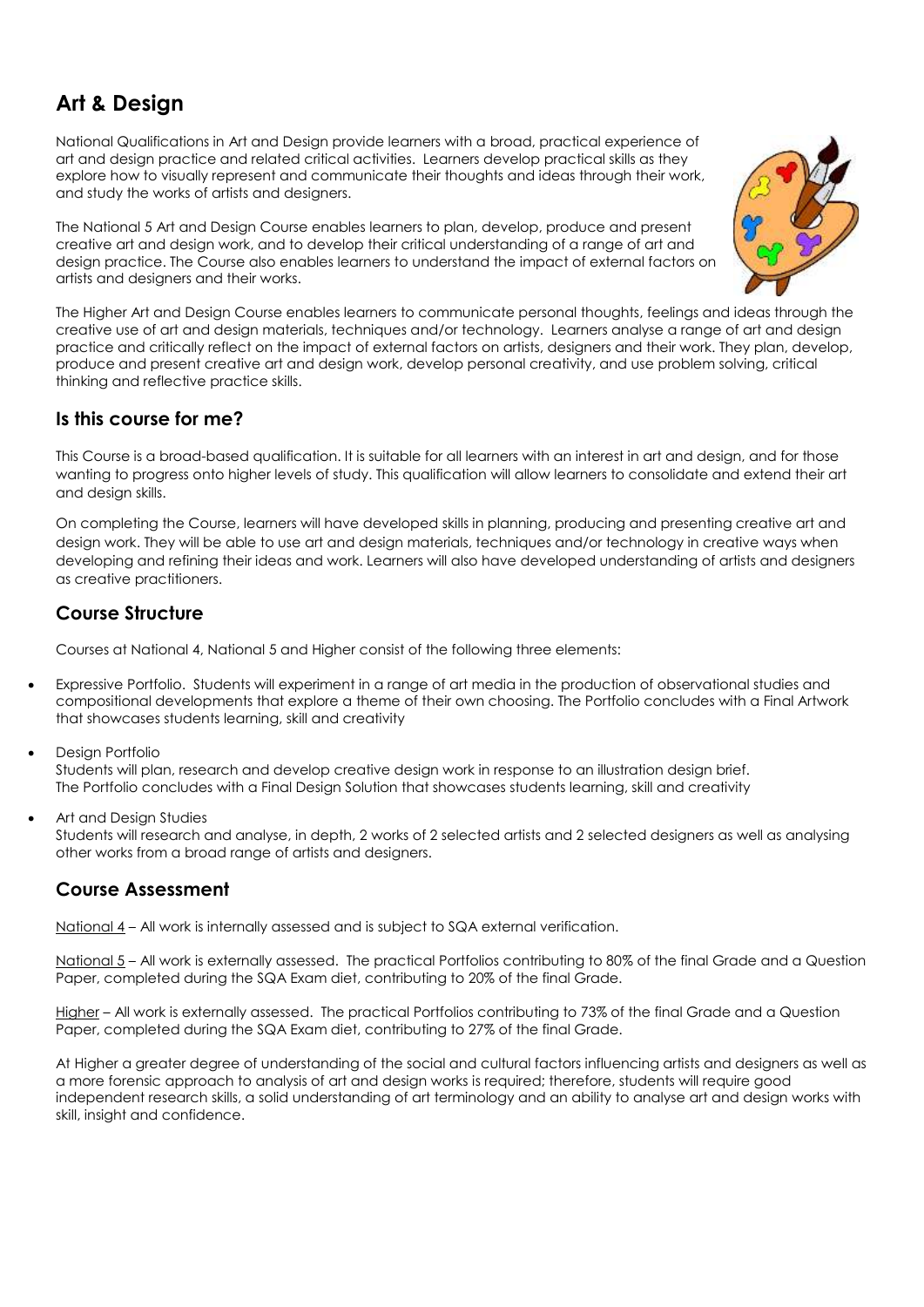# **Biology**

National Qualifications in Biology allow learners to investigate the applications of biology in society and the environment. These qualifications cover relevant and contemporary areas of biology, while allowing learners to develop an understanding of the underlying themes.

The National 5 Biology Course covers major areas of biology including cellular, whole organisms and ecosystems. The key areas of biodiversity, interdependence, body systems and cells and inheritance are developed through the Course.

The Higher Biology Course offers a broad and up-to-date selection of concepts and ideas relevant to the central position of life science within our society. Learners develop a deeper understanding of the underlying themes of biology — evolution and adaptation; structure and function; genotype and niche and the scale of topics ranges from molecular through to whole organisms and beyond.

#### **Course Structure**

Courses at National 5 and Higher consist of the following three units (each with different content):

#### **National 5**

- Cell Biology
- structure of cells; transport across cell membranes; cell division; DNA; genes & genetic engineering; production of proteins; enzymes; cell respiration.
- Multicellular Organisms - tissues, organisms & systems; stem cells; reproduction; control and communication; variation & inheritance; animal & plant transport.
- Life on Earth - photosynthesis; biodiversity & distribution of life; ecosystems; adaptations; natural selection & evolution; human impact on the environment.

#### **Higher**

- DNA and the Genome
- structure & replication of DNA; control of gene expression; cellular differentiation; mutations, evolution & genomic sequencing
- Metabolism and Survival - metabolic pathways; cellular respiration; metabolic rate; metabolism in conformers & regulations; environmental & genetic control in micro-organisms.
- Sustainability and Interdependence - food security; plant growth & productivity; plant & animal breeding; crop protection & animal welfare' symbiosis & social behaviour; biodiversity

### **Course Assessment**

To be successful at National 5 there is an expectation that you have performed to a high standard in the Biology topics within the S1-3 BGE course.

National 5 – The coursework assessment consists of an assignment (20 marks) and a question paper (100 marks); the course is graded  $A - D$ .

#### **Higher**

Entry is at the discretion of the school, but you would normally be expected to have achieved National 5 Biology – A or B pass

The learner must complete the three units stated above and pass the coursework assessment. The coursework assessment consists of an assignment (20 marks) and 2 question papers (120 marks); the course is graded A – D.

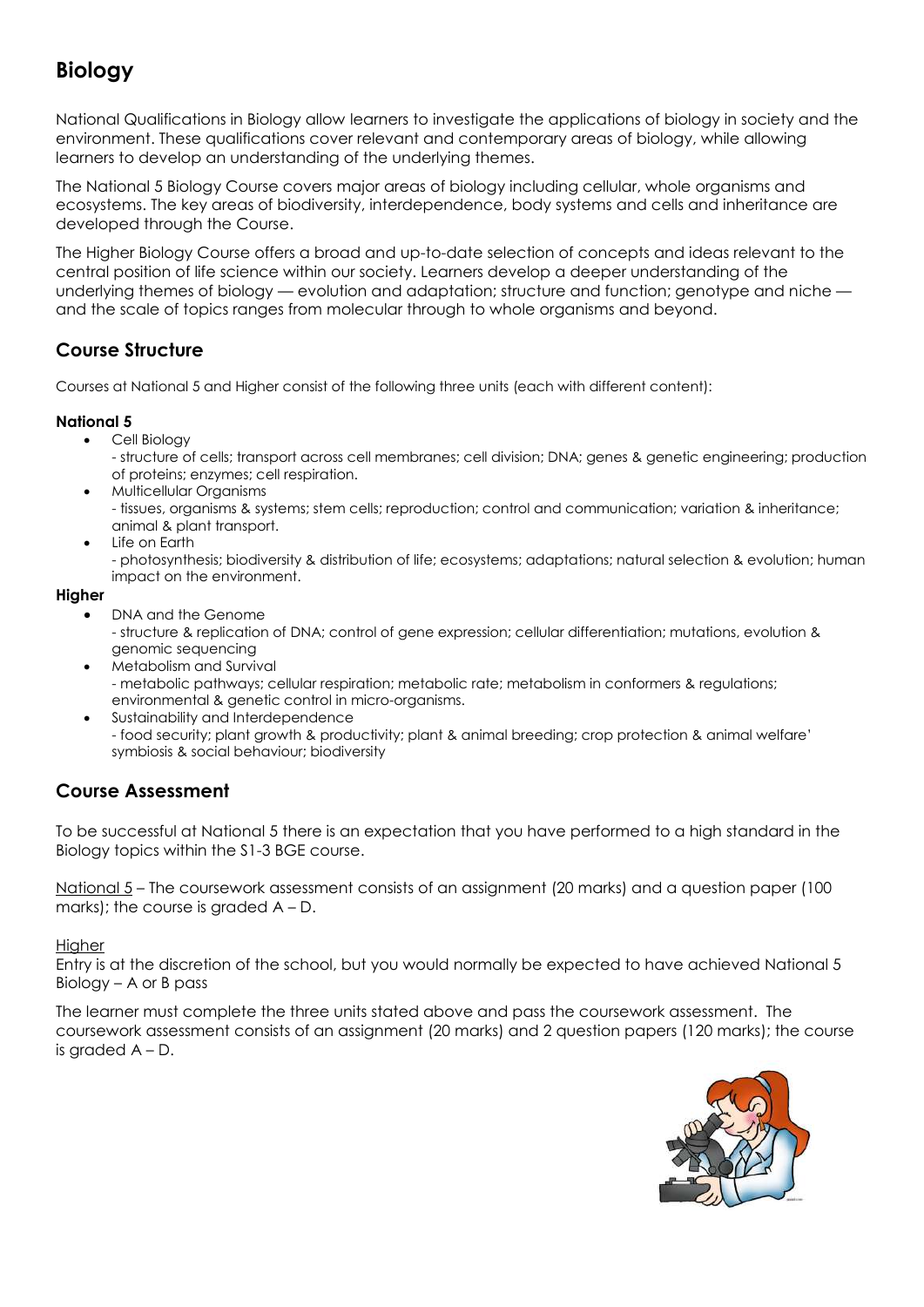# **Chemistry**

Chemistry is the study of matter and its interactions. It explains the links between the nature of matter and the properties of the world. We all use chemical knowledge on a daily basis and chemists play a vital role in developing many of the everyday products that we take for granted.



The National 5 course is suitable for learners who wish to develop their interest and enthusiasm for Chemistry in a range of contexts. This includes the chemistry of the Earth's resources, the chemistry of everyday products and environmental analysis.

The Higher course is designed for students who wish to continue their study of Chemistry beyond National 5 and who may wish to progress to Advanced Higher. Students will develop the key skills of scientific inquiry, scientific literacy, investigation and analytical thinking in addition to an enhanced knowledge and understanding of Chemistry.

#### **Course Structure**

Courses at National 5 and Higher consist of the following three units (each with different content):

To be successful at National 5 there is an expectation that you have performed to a high standard in the Chemistry topics within the S1-3 BGE course.

#### **National 5**

#### **Chemical Changes & Structures**

- rates of reaction; atomic structure & bonding; formula writing; acids& bases. **Higher**

- $\bullet$
- **Nature's Chemistry** - homologous series; everyday consumer products; energy from fuels.
- **Chemistry in Society** - metals; properties of plastics; fertilisers; nuclear chemistry; chemical analysis.

#### **Higher**

Entry is at the discretion of the school, but you would normally be expected to have

#### **Course Assessment**

National 5 – The learner must complete the three units stated above and pass the coursework assessment. The coursework assessment consists of an assignment (20 marks) and a question paper (100 marks); the course is graded  $A - D$ .

Higher – The learner must complete the three units stated above and pass the coursework assessment. The coursework assessment consists of an assignment (20 marks) and 2 question papers (120 marks); the course is graded A – D.

achieved an A or B pass at National 5 Chemistry.

- **Chemical Changes & Structures** - controlling the rate; periodicity; structure & bonding.
- **Nature's Chemistry** - esters; fats; oils; proteins; chemistry of cooking; oxidation of food; soaps; detergents & emulsions; fragrances; skin care.
- **Chemistry in Society** - getting the most from reactants; equilibria; chemical energy; oxidising & reducing; chemical analysis

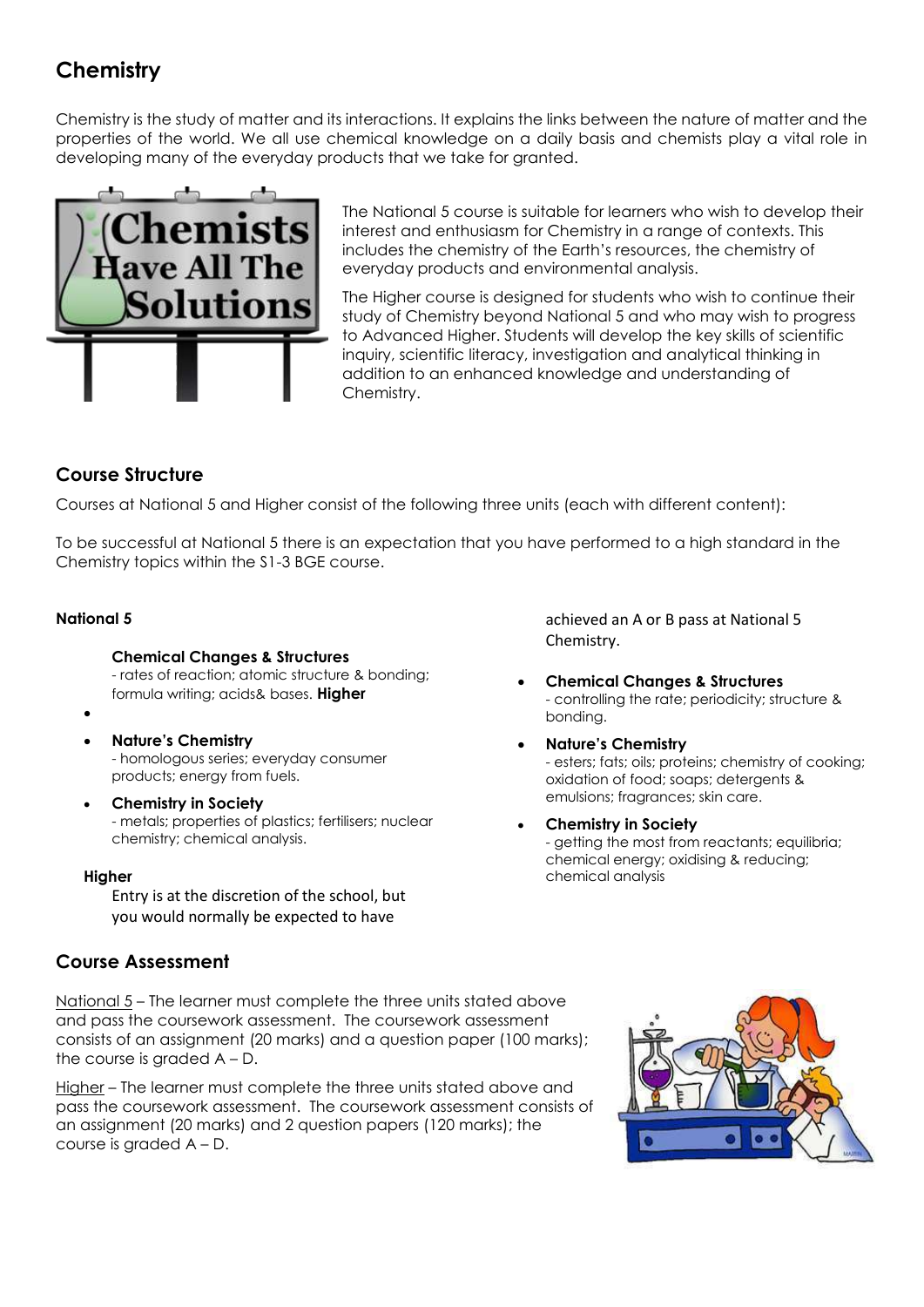# **Computing Science**

National Qualifications in Computing Science enable learners to develop a range of coding skills and computing acknowledges across a range of contemporary contexts. This includes the ability to develop, implement and test digital solutions.

The **National 5** Computing Science Course develops knowledge and understanding of key concepts and processes in computing science. Coding skills are developed using Python and HTML. Pupils will be expected to spend time coding outside lesson time in order to consolidate the work we do in class.

The **Higher** Computing Science Course introduces learners to an advanced range of computational processes and thinking. It further develops coding skills, introducing procedural methods to create efficient and complex programs. Learners gain an awareness of the importance that computing professionals play in meeting the needs of society today and for the future, in fields which include science, education, business and industry.

#### **Is this course for me?**

The Course is designed to be of value to all learners, especially those considering further study or a career in computing science and related disciplines. Computing Science is one of the fastest growing areas of employment, with plenty of opportunities for those who have qualifications in the subject. Possible careers include: Website design, Games Development, Software Engineering, Cyber Security and Robotics.

Students will be active in their learning through a range of practical activities, which include programming, website design and database development. They can use a range of new technology, including Raspberry Pi computers, robots and electronic control interfaces to learn about computer hardware.



#### **Course Structure**

Courses at National 4 consist of the following two units:

- Software Design and Development
- Information System Design and Development

Courses at National 5 and Higher consist of the following four units:

- Web Design & Development
- Software Design & Development
- Database Design & Development
- Computer Systems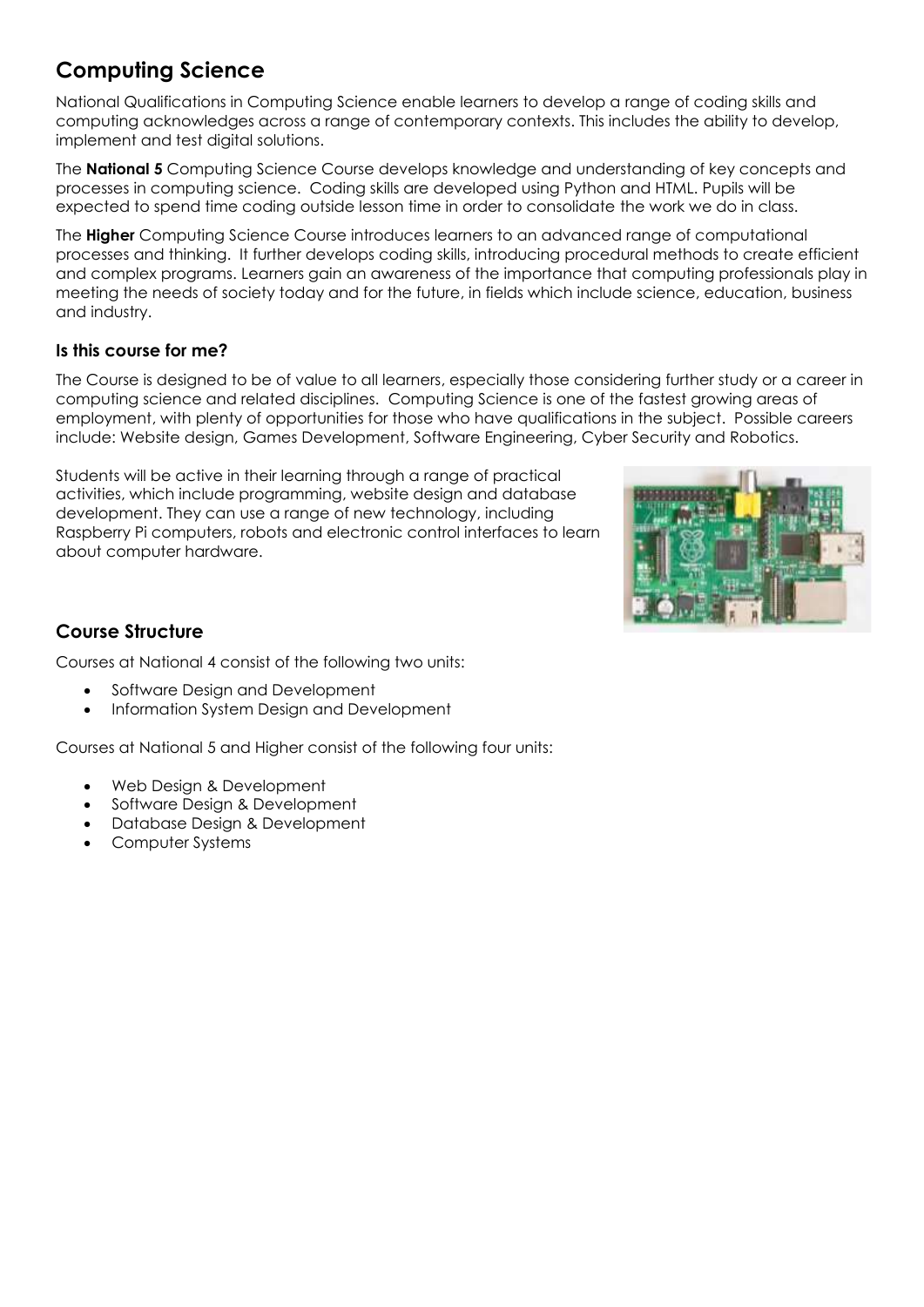# **Design & Manufacture**

National Qualifications in Design and Manufacture provide a broad and practical experience in product design and manufacture, with opportunities for learners to gain skills in designing and communicating design proposals. Learners develop design skills, knowledge and understanding of materials and manufacturing processes, and enhance their creative and practical skills. The Courses build challenging, coherent and enjoyable learner journeys through all levels.

The National 5 Design and Manufacture Course develops skills in design and manufacturing models,



prototypes and products, and knowledge and understanding of manufacturing processes and materials. Learners also gain an understanding of the impact of design and manufacturing technologies on our environment and society.

The Higher Design and Manufacture Course develops learners' research skills, idea generation techniques, and ability to read drawings and diagrams. Learners also gain the ability to communicate design ideas and practical details, to evaluate and apply both tangible and subjective feedback, and to devise, plan and develop practical solutions to design opportunities.

#### **Is this course for me?**

This Course is a broad-based qualification, suitable for learners with a general or specific interest in design and technology generally. It is suitable for learners with an interest in product design and manufacture in particular and is suitable for those wanting to progress onto higher levels of study in the subject.

The Course is largely learner-centred and includes practical and experiential learning opportunities. The world of design and manufacturing covers a broad spectrum of experiences. Some products are designed to create an emotional or visual impact; others are more functional in their requirements. These facts allow the Course to be flexible in nature and allow scope for personalisation and choice for each learner.

On completing the Course, learners will be able to: create, develop and communicate design proposals; solve design problems in applied contexts; contribute to the evaluation and improvement of design proposals and manufacturing practicalities; and manufacture models, prototypes and products of their design ideas.

#### **Course Structure**

Courses at National 4, National 5 and Higher consist of the following two units:

- Design
- Materials and Manufacturing

Pupils are afforded personalisation and choice throughout the course selecting from a variety of design principles, 2D and 3D modelling techniques and manufacturing methods to complete assignments.

#### **Course Assessment**

National 4 – The learner must pass the two units stated above in addition to the Added Value design and practical assignment. These units are internally assessed on a pass/fail basis and there is no final exam.

National 5 – The learner must complete the coursework assessment consisting of a design assignments (55 marks) and a practical assignment (45marks) and a question paper (80 marks); the course is graded A – D.

Higher – The learner must complete the coursework assessment consisting of a design assignment (90 marks) and a question paper (80 marks); the course is graded A – D.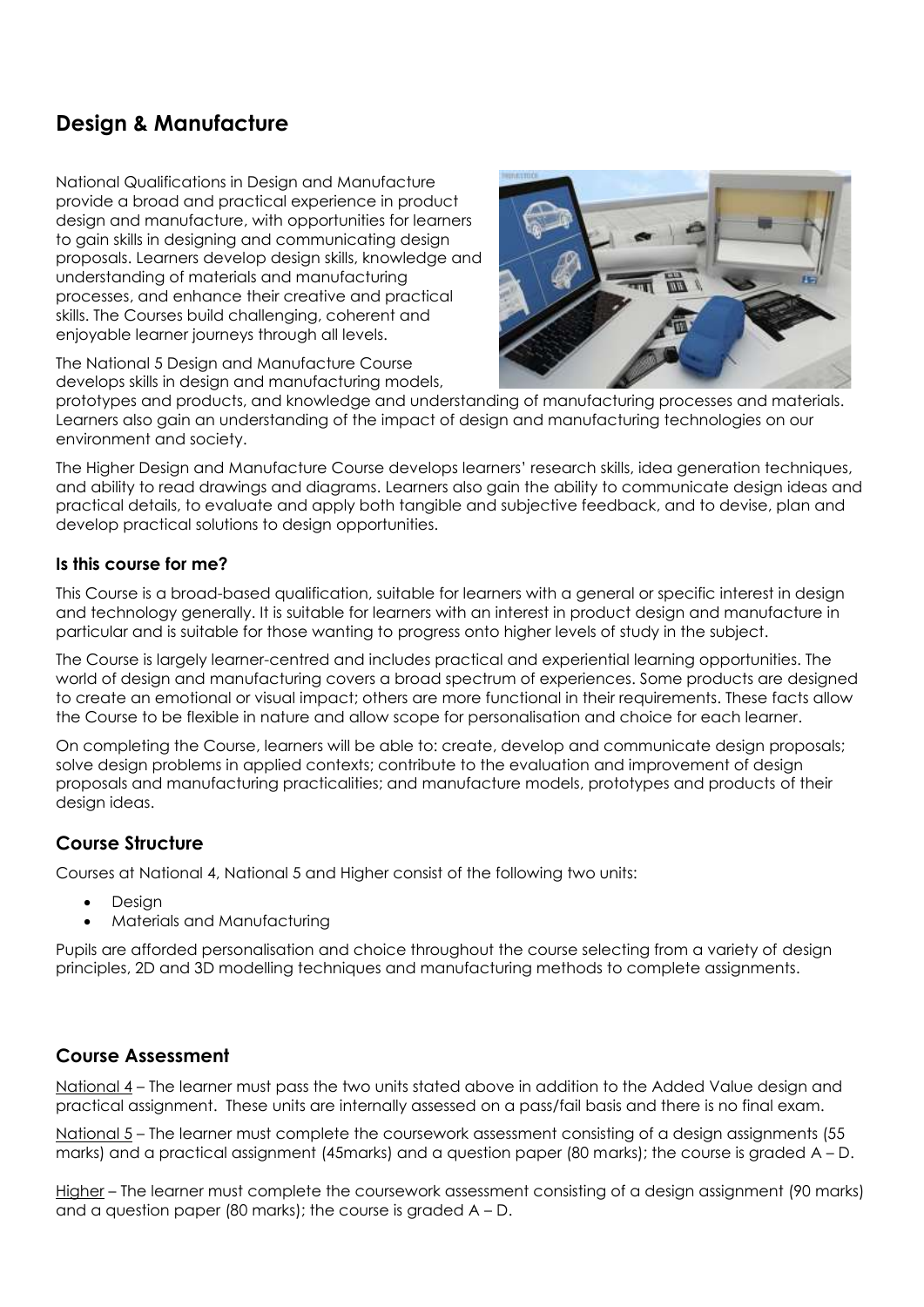# **English**

English is offered at National 1-3, National 4, Literacy 5, National 5 and Higher. All course levels enable learners to listen, talk, read, and write appropriately for different purposes, audiences, and contexts. Learners are given the opportunity to analyse and evaluate many different texts, such as prose fiction and non-fiction, poetry, media, and drama. They develop an understanding of the effect and impact of language and literary techniques, and are also able to create and produce their own written and spoken texts.

All English courses provide learners with valuable communication skills, as well as the ability to think critically and analytically. Learners are also encouraged to question, challenge, and develop their own opinions. Discussion and thoughtful responses are at the heart of all English courses, and learners' confidence and independent learning skills are fostered through whole class discussion, skill-based lessons, and regular, oneto-one feedback.

#### **Is this course for me?**

English provides flexibility, personalisation, and choice to enable learners to achieve in different ways and at different paces. Learners are able to build on prior learning from S1-3 as they develop their literacy, communication skills, and understanding of how language works.

All the courses offer plenty of opportunity for learners to explore their creativity in the creation and production of written and spoken texts. Critical and analytical thinking skills are key to the evaluation and analysis of literature and non-fiction. Learners will explore a wide range of literary texts, as well as regularly reading non-fiction journalism and encountering a number of media texts. Learners are able to enhance their enjoyment and understanding of their own and other cultures, as all courses foster an appreciation of language and literature.

Learners develop their independent working skills through many aspects of all English course levels, and selfmotivation and responsibility are key to success. Group work and presentations also allow pupils to build excellent interpersonal and team-working skills. Learners develop lifelong proficiencies in English which are indispensable and which have cross-curricular, far-reaching benefits.

| Course                             | Recommended entry requirements                                                                        | Recommended<br>progression                   |
|------------------------------------|-------------------------------------------------------------------------------------------------------|----------------------------------------------|
| National 2 English                 | Below Level 2 reading and writing from the<br>junior phase. Or National 1 English.                    | National 3 English                           |
| National 3 English                 | Level 2 reading and writing from the junior<br>phase. Or National 2 English.                          | National 4 English                           |
| National 4 English<br>and Literacy | Level 3 reading and writing from the junior<br>phase.<br>Or National 3 English.                       | National 5 English or<br>National 5 Literacy |
| National 5 Literacy                | Level 3 reading and writing and the AVU Plus<br>unit from the junior phase.<br>Or National 4 English. | National 5 English                           |
| National 5 English                 | Level 4 or 5 from the junior phase.<br>Or National 4 English.<br>Or National 5 Literacy.              | <b>Higher English</b>                        |
| Higher English                     | National 5 English pass A-C (minimum of a B<br>recommended).                                          | Advanced Higher English                      |

#### **Recommended Progression:**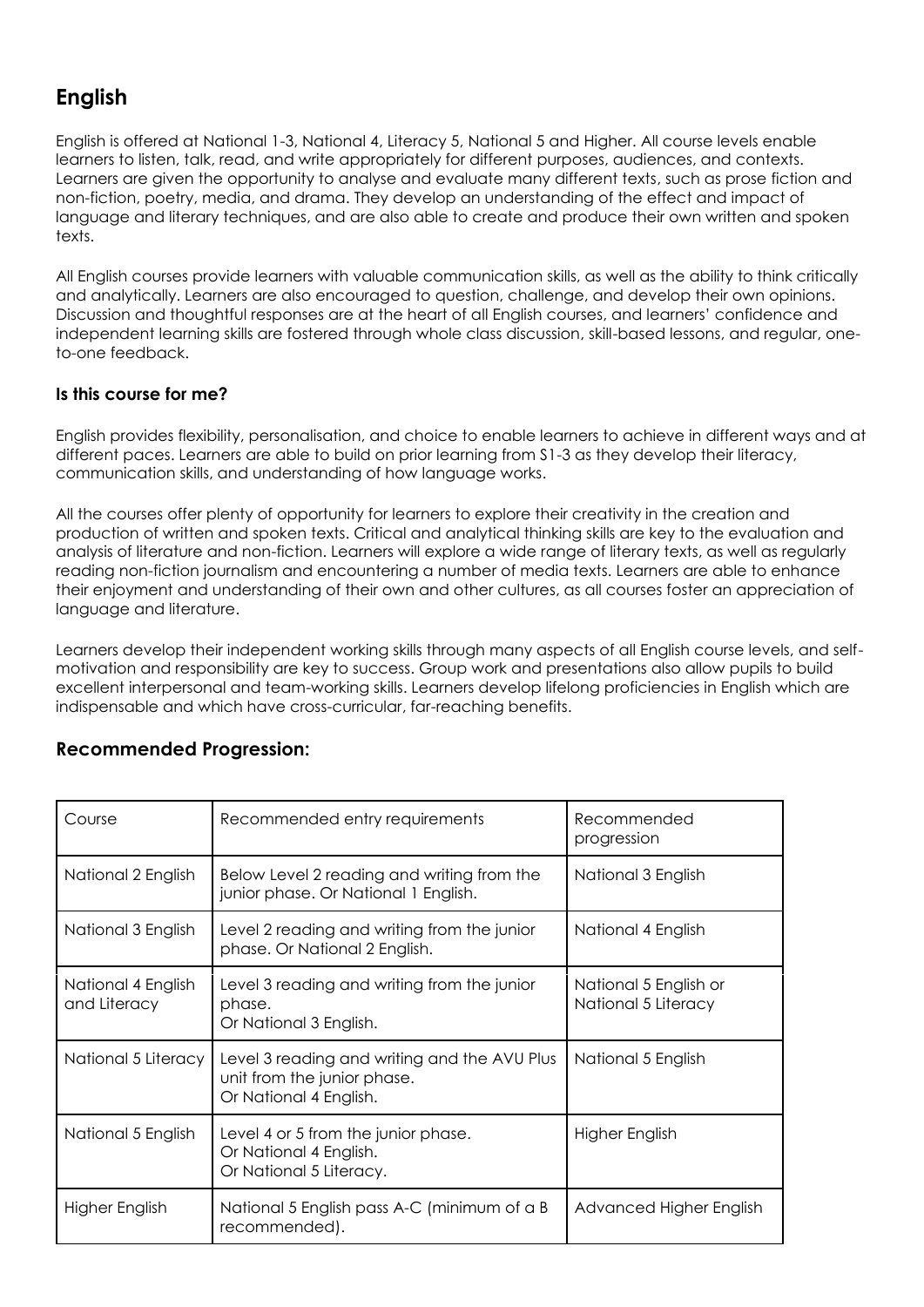#### **Course Assessment**

National 1-3: The learner must pass internal units in reading, writing, talking and listening. There is no final examination.

National 4 – The learner must pass internal units in reading, writing, talking and listening. In addition, there is an Added Value assignment. These units are internally assessed on a pass/fail basis and there is no final exam.

Literacy 5 - The learner will follow the National 5 English course and must pass internal units in reading, writing, talking and listening. Unlike, National 5 English, there is no final exam for Literacy 5.

National 5 – The learner must complete a coursework assessment, which consists of an externally marked portfolio (30 marks). They sit a final exam consisting of two question papers, assessing their close reading of an unseen text and their critical reading of taught texts (70 marks). The course is graded A – D. Pupils will also be expected to pass internal units for talking.

Higher – The learner must complete a coursework assessment, which consists of an externally marked portfolio (30 marks). They sit a final exam consisting of two question papers, assessing their close reading of an unseen text and their critical reading of taught texts (70 marks). The course is graded A – D. Pupils will also be expected to pass an internal unit for talk.

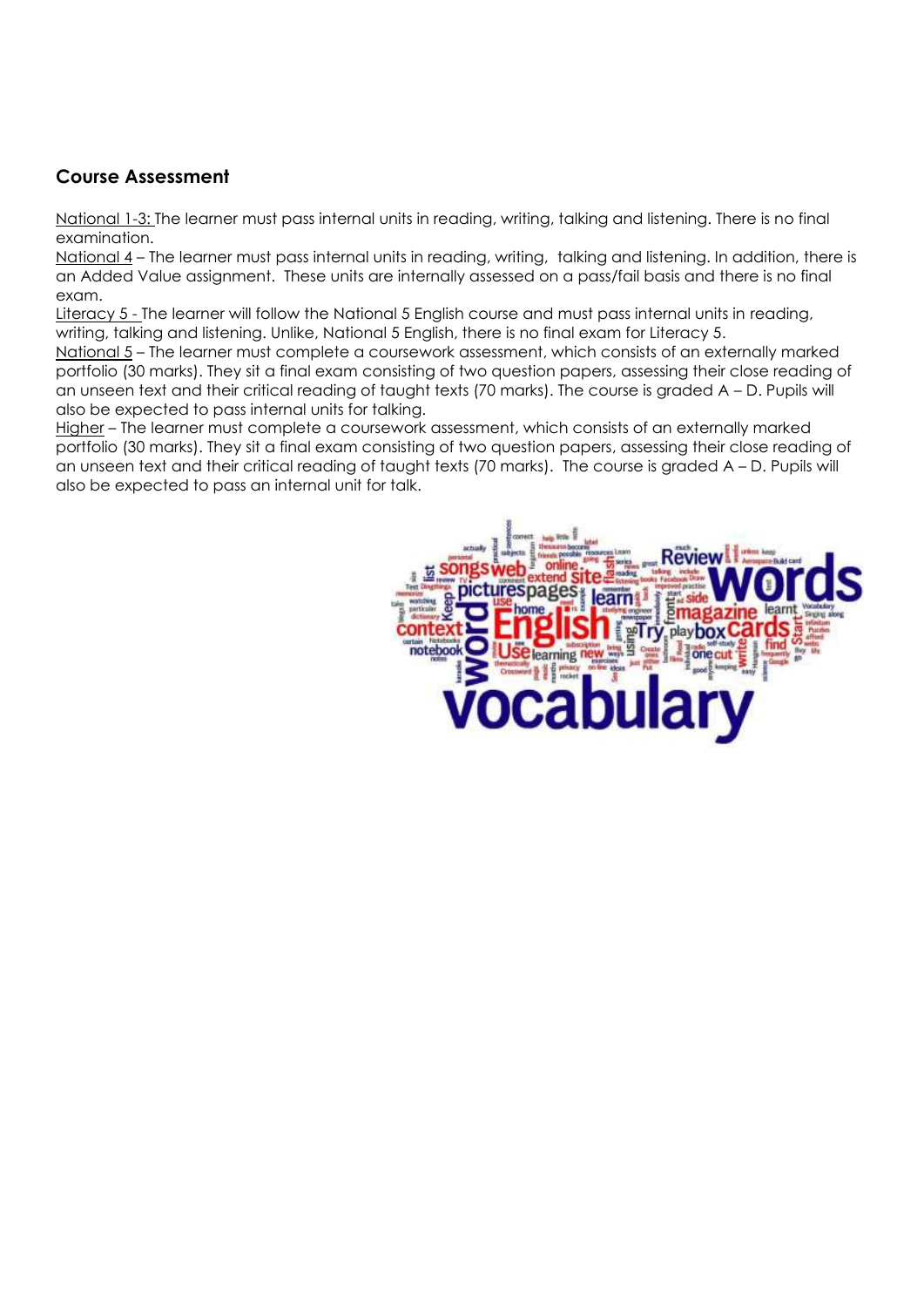# **Fashion and Textile Technology National 3/4/5**

The Fashion and Textile Technology courses offer opportunities to develop a range of skills, including practical construction skills. This is underpinned with the relevant knowledge of textile properties and technologies required to create fashion/textile items. The course is practical and experiential. Pupils will start at either National 4 or National 5 level depending on ability and progress to Higher level.

#### **Is this course for me?**

This Course is designed for those who are interested in Fashion and Textiles and who enjoy being creative with fabric.

Students will develop knowledge of -

Textile properties and characteristics

Textile construction techniques and use of commercial patterns

Understanding of factors that influence fashion and textile choices

Understanding of fashion/textile trends

The ability to plan and made fashion/textile items

#### **Course Structure**

There are three Mandatory areas of study

· Textile Technologies · Fashion/Textile Item Development · Fashion and Textile Choices

#### **Course Assessment**

National 3 – Learners will be required to successfully pass three units of work based on the three areas of study as detailed above. There will be two practical assignments to be carried out by the learner. The activity will require learners to extend their knowledge, understanding and skills, and to apply them in the production of a textile/fashion item from a range of briefs. Learners will investigate, plan, make and evaluate their chosen textile/fashion item within a given timescale.

National 4 – Learners will be required to successfully pass three units of work based on the three areas of study as detailed above. N4: AVU Practical Assignment The learner will be assessed by a practical activity which is based on the knowledge, understanding and skills developed across the Course. The activity will require learners to extend their knowledge, understanding and skills, and to apply them in the production of a textile/fashion item from a range of briefs. Learners will investigate, plan, make and evaluate their chosen textile/fashion item within a given timescale.

National 5 - Final Practical and Written Assessment and exam - The learner will be assessed by a written and practical activity which is based on the knowledge, understanding and skills developed across the Course. The activity will require learners to extend their knowledge, understanding and skills, and to apply them in the production of a textile/fashion item from a range of briefs. Learners will investigate extensively, plan, make and evaluate their chosen more complex textile/fashion item within a given timescale. Within the assessment 50 marks are given to the written element (35%) and 50 marks are given to the practical element (35%).

There is also a 1-hour question paper (30 marks – worth 30%)- the course is graded A-D.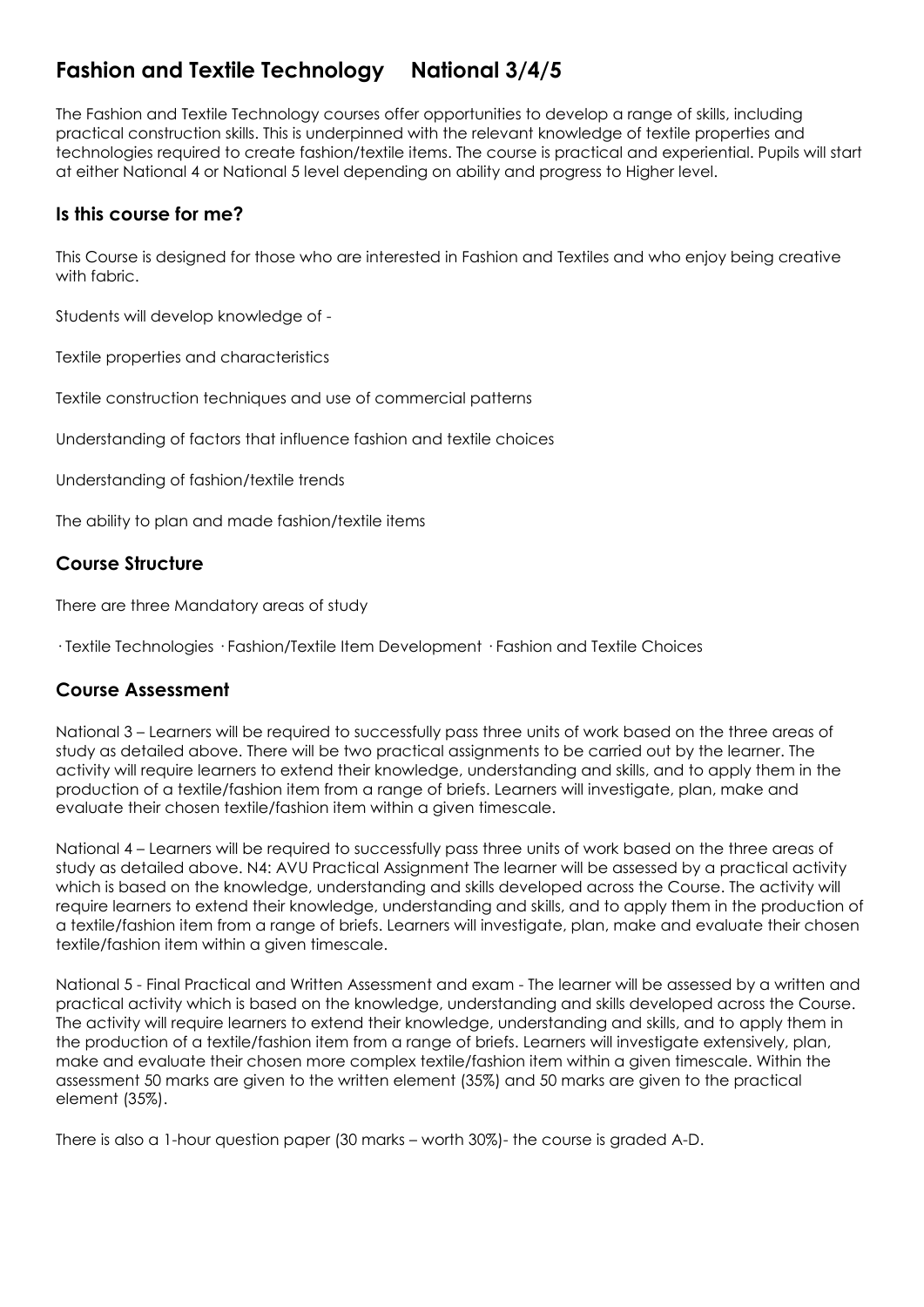# **French**

French is offered at National 4, 5 and Higher.

National Qualifications in Modern Languages develop learners' knowledge and understanding of a modern language and cover the contexts of society, learning, employability and culture. Studying a modern language provides learners with the opportunity to develop their reading, listening, talking and writing skills.

National 5 Modern Languages Courses develop literacy skills by giving learners opportunities to read, listen, talk and write in a modern language and to reflect on how this relates to English. These Courses enable learners to understand and use a modern language, to apply their knowledge of a modern language, and to develop planning, research and language skills.

Higher Modern Languages Courses enable learners to read, listen, talk and write in a modern language, and to understand and use a modern language. Learners also develop language skills of translation, and apply knowledge and understanding of a modern language.

#### **Is this course for me?**

The Course provides flexibility, personalisation and choice to enable learners to achieve in different ways and at a different pace. Learners have the opportunity to develop detailed language skills in meaningful real-life contexts of society, learning, employability, and culture.

Learners will develop skills in reading, listening, talking and writing, which are essential for learning, life and work; they will develop an understanding of how language works, use different media effectively for learning and communication and use language to communicate ideas and information.

The Course also provides learners with the opportunity to use creative and critical thinking to synthesise ideas and arguments; to enhance their enjoyment and their understanding of their own and other cultures; to explore the interconnected nature of languages; and to develop independent learning.

Learning a new language will enable learners to make connections with different people and their cultures, play a fuller part as global citizens, reflect, communicate and develop ideas through language, develop a sense of cultural awareness, enhancing their understanding and enjoyment of other cultures and their views and understand and use a wide range of different types of texts in different media.

#### **Course Assessment**

National 4 – The learner must pass the two units (Understanding Language and Using Language) in addition to the Added Value assignment. These units are internally assessed

on a pass/fail basis and there is no final exam. The Added Value Unit is recorded.

National 5 – Talking (30Marks) – scaled to 30 marks i.e. 25%, Reading (30 Marks) – scaled to 30 marks i.e. 25%, Listening (20 marks) – scaled to 30 marks i.e. 25%, Writing in exam (20 marks) – scaled to 15 marks i.e. 25%, Writing (assignment carried out within the school session) 20 Marks – scaled to 15 marks i.e. 12.5%

Then all 120 marks are worked out as a percentage to 100%. The course is graded A-D.



Higher – Component 1 – question paper: reading and writing (40 marks), Component 2 – question paper: listening and writing (30 marks), Component 3 – performance: talking (30 marks). The course is graded A-D.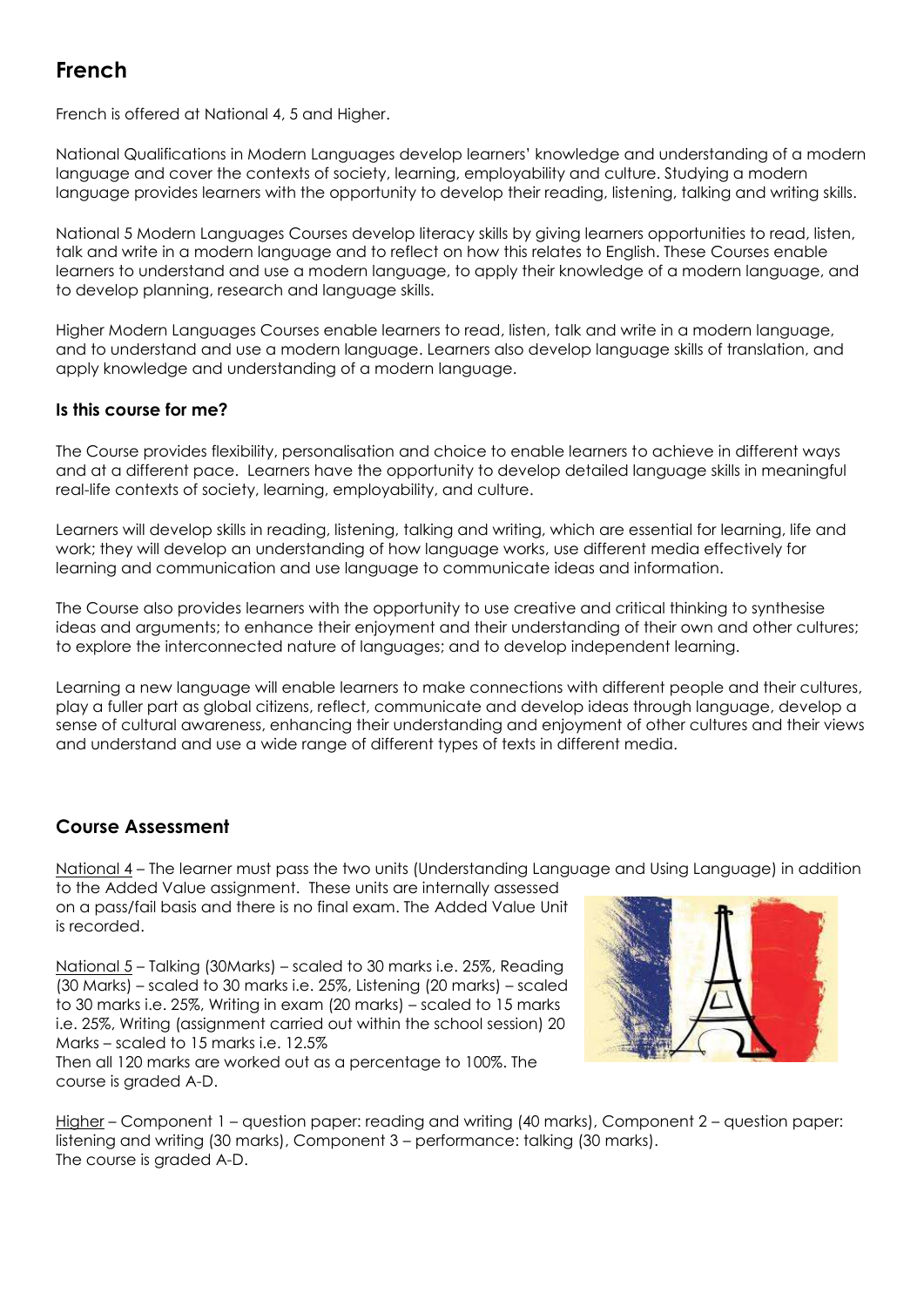# **Geography**

National Qualifications in Geography provide a broad range of flexible learning contexts covering physical, human and global geographical environments, and bring together the natural and social sciences.

The courses provide geographical perspectives on important issues concerning the environment, sustainability and citizenship, and offer challenging, coherent and enjoyable journeys for learners who progress through levels. They encourage fieldwork and the use of local environments and the acquisition of geographical skills.

The National 5 Geography course develops a range of geographical skills and techniques. Learners gain a detailed understanding of the ways in which people and the environment interact in response to physical and human processes at local, national, international and global scales.

The Higher Geography Course develops learners' understanding of our changing world and its human and physical processes in local, national, international and global study contexts. Opportunities for practical activities including fieldwork are encouraged, so that learners can interact with their environment.

In today's society, with growing awareness of the impact of human activity upon the environment and scarce resources, the study of Geography foster positive life-long attitudes of environmental stewardship, sustainability and global citizenship. The study of Geography will furnish learners with the skills, knowledge and understanding to enable them to contribute effectively to their local communities and wider society.

#### **Is this course for me?**

This course is appropriate for a wide range of learners including those who wish to achieve a greater understanding of the environment and their place in it as well as learners who wish to progress to more specialised training or further education or employment.

Learners will develop a range of important and transferrable skills including: using, interpreting, evaluating and analysing a range of geographical information; interpreting and explaining geographical phenomena; using a range of maps and other data to process and communicate geographical information; and researching skills, including fieldwork. Learners will also develop an awareness of a limited range of geographical information systems through ICT or alternative means.

#### **Course Structure**

Courses at National 4, National 5 and Higher consist of the following three units:

- Physical Environments
- Human Environments
- Global Issues

The contexts for study are local, national, international and global. Focus is given to case study areas within both the developed and developing world.

#### **Course Assessment**

National 4 – The learner must pass the three units stated above in addition to the Added Value assignment. These units are internally assessed on a pass/fail basis and there is no final exam.

National 5 – The learner must complete the three units stated above and pass the coursework assessment. The coursework assessment consists of an assignment (20 Marks) and a question paper (80 Marks); the course is graded A-D

Higher – The learner must complete the three units stated above and pass the coursework assessment. The coursework assessment consists of an assignment (30 Marks) and two question papers (100 Marks and 60 Marks respectively); the course is graded A-D.

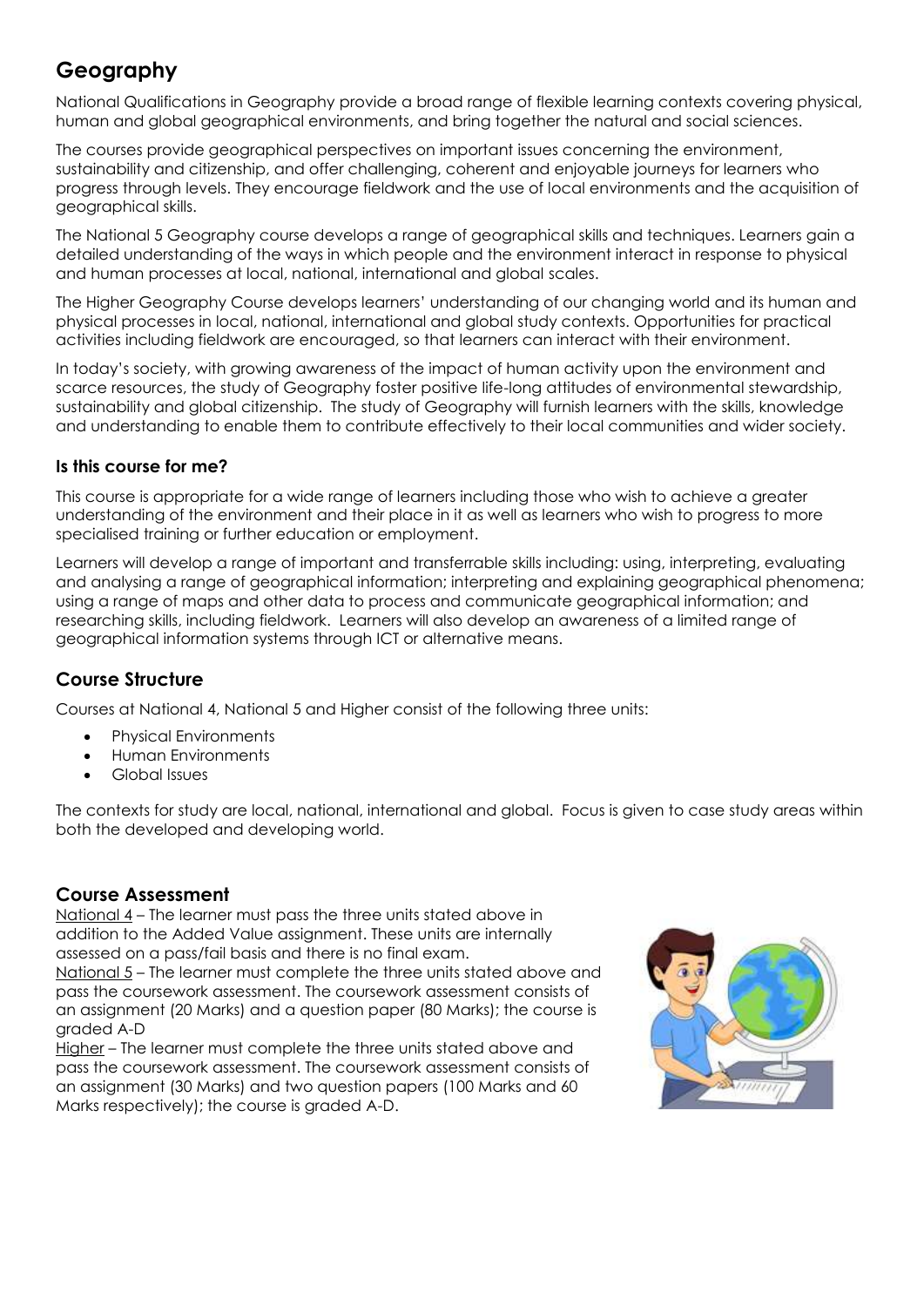# **Graphic Communication**

National Qualifications in Graphic Communication develop skills in graphic communication techniques, including the use of equipment, graphics materials and software, and build challenging, coherent and enjoyable journeys for learners through all levels. Combining elements of recognised professional standards for graphic communication with graphic design creativity and visual impact, the Courses also provide flexibility and choice in the use of manual and computer-aided graphics.

The National 5 Graphic Communication Course enables learners to develop skills in graphic communication techniques, including the use of equipment, graphics



materials and software. Learners extend and apply knowledge and understanding of graphic communication standards, protocols and conventions, and develop an understanding of the impact of graphic communication technologies on our environment and society.

The Higher Graphic Communication Course provides opportunities for learners to initiate and develop their own ideas graphically. It allows them to develop skills in reading and interpreting graphics produced by others and to continue to develop graphic awareness in often complex graphic situations, expanding their visual literacy.

#### **Is this course for me?**

This Course is a broad-based qualification, suitable for learners with an interest in graphic communication both digital and paper-based. It is suitable for those wanting to progress onto higher levels of study in the subject.

The qualification is largely learner-centred and includes practical and experiential learning opportunities. Because the world of graphic communication covers such a wide variety of styles and modes of communication, there is a broad scope for personalisation and choice within the Course for each learner. On completing the Course, learners will be able to: initiate, develop and communicate ideas graphically; interpret graphic communications initiated by others; use graphic communication equipment, software and materials effectively; and apply knowledge and understanding of graphic communication standards, protocols, and conventions where these apply.

In addition, learners will have developed: design skills, including creativity; an understanding of the impact of graphic communication technologies on our environment and society; and spatial awareness and visual literacy.

#### **Course Structure**

Courses at National 4, National 5 and Higher consist of the following two units:

- 2D Graphic Communication
- 3D and Pictorial Graphic Communication

Pupils are allowed personalisation and choice throughout the course selecting manual or computer based techniques to complete tasks.

#### **Course Assessment**

National 4 – The learner must pass the two units stated above in addition to the Added Value assignment. These units are internally assessed on a pass/fail basis and there is no final exam.

National 5 – The learner must complete the coursework assessment consisting of an assignment (40 marks) and a question paper (80 marks); the course is graded  $A - D$ .

Higher – The learner must complete the coursework assessment consisting of an assignment (70 marks) and a question paper (70 marks); the course is graded A – D.

In the assignment learners will draw on their range of skills, knowledge & understanding from the units in order to produce an effective overall response to the assignment brief. The brief for the project will be sufficiently open and flexible to allow for personalisation and choice.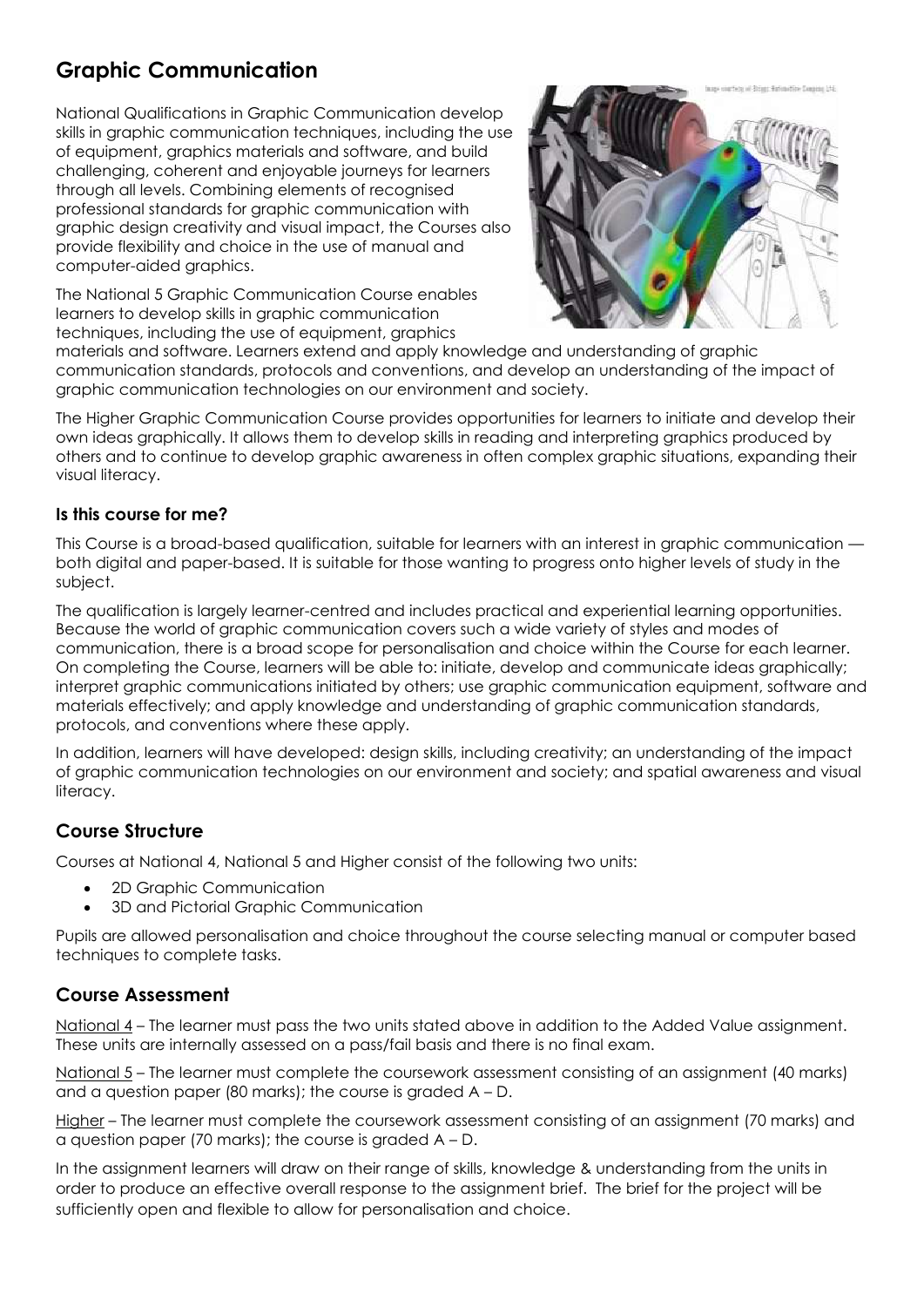# **History**

National Qualifications in History provide a broad range of flexible learning contexts covering Scottish, British and European and world history in medieval, early modern and modern time frames. The Courses develop a breadth and depth of knowledge and understanding of the past, and provide opportunities to consider how political, social, economic and cultural history relates to the world of today.

The National 5 History Course enables learners to develop a range of skills including the ability to apply a detailed historical perspective and evaluate sources in a range of contexts. Learners gain a detailed understanding of the factors contributing to historical events, and their impact. They also develop the skills of investigating historical events and forming views on the basis of evidence, and of explaining and analysing historical events and drawing reasoned conclusions.

The Higher History Course allows learners to develop their knowledge and understanding of the past through the study of Scottish, British, European and world contexts in a variety of time periods. Options cover topics from the medieval, early modern and later modern periods, and include elements of political, social, economic and cultural history.

History is fascinating, eye-opening and jaw-dropping. While factual knowledge is obviously important, History also teaches many skills that can be used at college, university and life in general such as critical thinking, evaluating, essay writing, debating and arguing.

#### **Is this course for me?**

History Courses are relevant for a wide range of learners. This Course is appropriate for those who wish to develop an understanding of history or who are seeking to progress and specialise in further historical study.

Through the successful completion of this Course, learners will develop a range of important and transferable skills, including: commenting on a limited range of sources; presenting detailed information about historical themes and events; and communicating a reasoned conclusion based on evidence.

#### **Course Structure**

Courses at National 4, National 5 and Higher consist of the following three units:

- Historical Study: Scottish (Scottish Wars of Independence)
- Historical Study: British (Atlantic Slave Trade/Ireland 1900-85)
- Historical Study: European and World (Russia)

The contexts for study are local, national, international and global.

#### **Course Assessment**

National 4 – The learner must pass the three units stated above in addition to the Added Value assignment. These units are internally assessed on a pass/fail basis and there is no final exam.

National 5 – The learner must complete the three units stated above and pass the coursework assessment. The coursework assessment consists of an assignment (20 marks) and a question paper (80 marks); the course is graded A – D.

Higher – The learner must complete the three units stated above and pass the coursework assessment. The coursework assessment consists of an assignment (30 marks) and two question papers (44 marks and 36 marks respectively); the course is graded A – D.

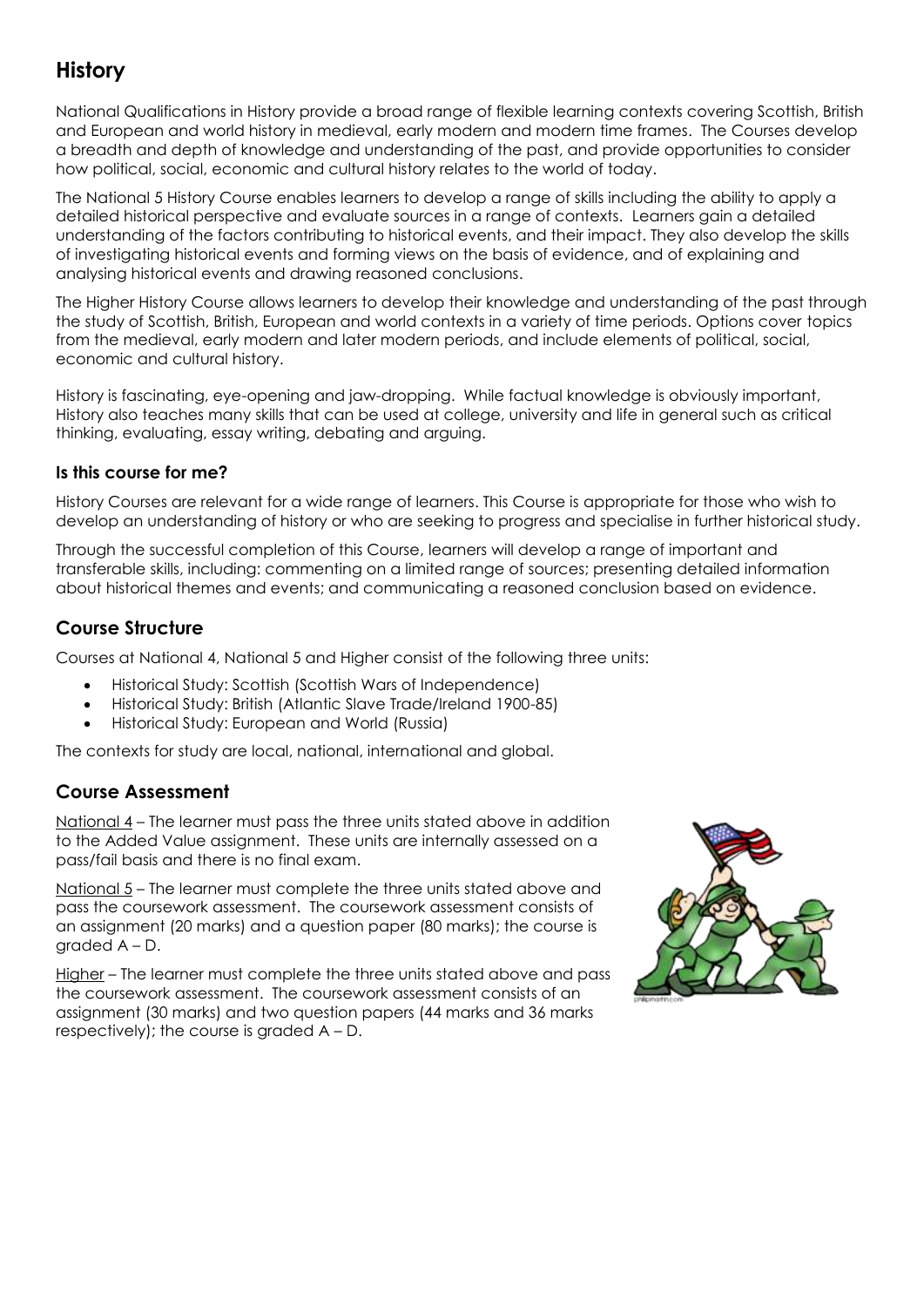# **Practical Cookery (National 3/4/5)**

National Qualifications in Practical Cookery develop a range of cookery skills and processes, as well as food preparation techniques.

Planning and producing meals and presenting them appropriately, learners develop understanding of ingredients from a variety of different sources, as well as of their uses and responsible sourcing and sustainability. Learners also develop an understanding of the choice of ingredients and the impact these have on health and wellbeing, as well as their knowledge and understanding of food safety and hygiene practices. The Practical Cookery Course further enhances learners' personal effectiveness in cookery and provides a set of skills for those who wish to progress to further study in the hospitality context.



#### **Is this course for me?**

This Course is designed for those who are interested in food and cooking and who enjoy being creative with food. Learners who have chosen to follow it may wish to utilise their cookery knowledge and skills at home, in the wider community or, ultimately, in the hospitality industry. It is NOT entirely practical, and has a substantial element of theory which is important to consider.

Learners will develop a range of both generic and practical cookery skills, including food preparation techniques and the ability to follow cookery processes; the ability to choose, weigh and measure ingredients and calculate proportions, calculate the cost of ingredients and portions; and the ability to follow recipes to produce dishes, and to evaluate the product.

Learners will also develop the ability to plan and produce meals and to present them appropriately; the ability to work safely and hygienically; and planning, organisational and time management skills in the cookery context. The Course will support learners' personal and social development and will serve them very well in their everyday lives, as well as preparing them for further training and employment in a wide range of hospitality-related areas.

#### **Course Structure**

The National 3, 4 and 5 course consists of the following 3 areas:

- Cookery Skills, Techniques and Processes Learners will be required to provide evidence of their: cookery skills, food preparation techniques and ability to *follow cookery processes in the preparation of dishes.*
- Understanding and Using Ingredients Learners will be required to provide evidence of their ability to: apply their understanding of a range of *ingredients and select appropriate ingredients and use them in the preparation of dishes.*
- Organisational Skills for Cooking Learners will be required to provide evidence of their ability to: follow recipes and implement a time plan to *produce dishes and carry out an evaluation of the dishes.*

#### **Course Assessment**

The learner will be assessed by a practical activity drawing on the knowledge, understanding and skills developed across the Course. The activity will require learners to extend cookery-related knowledge, understanding and skills, and to apply them in the production of a meal to a given specification.

National 3 – Learners will be required to successfully pass three units of work based on the three areas of study as detailed above.

National 4 – Learners will be required to successfully pass three units of work based on the three areas of study as detailed above. In addition, learners will plan, prepare and cook a two-course meal for a given number of people within 1 hour 30 minutes and present it appropriately.

National 5 – The coursework assessment consists of a practical activity (100 marks – worth 75%) where learners will plan, prepare and cook a three course meal for a given number of people within 2 hours 30 minutes and present it appropriately. There is also a 1 hour question paper (30 marks – worth 25%); the course is graded A-D.

It is important to note that the National 4 unit assessments are undertaken with *minimal* teacher guidance and at National 5 the assessments are with *no* teacher guidance. All areas must be carried out safely and hygienically.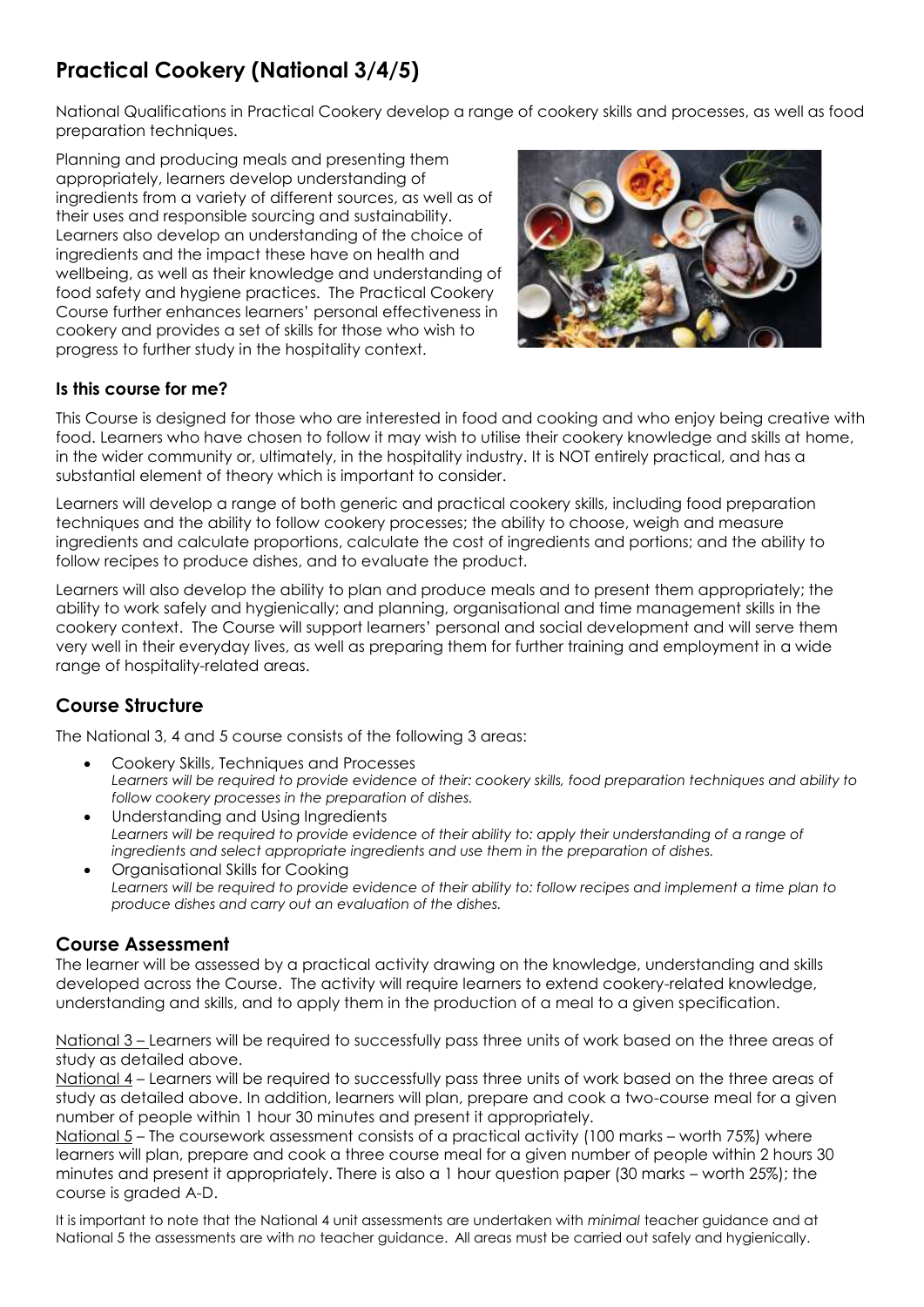# **Mathematics**

National Qualifications in Mathematics are designed to motivate and challenge learners by enabling them to select and apply mathematical techniques in a variety of mathematical and real-life situations. These Courses equip learners with the skills needed to interpret and analyse information, simplify and solve problems, and make informed decisions.

The National 5 Mathematics Course enables learners to select and apply mathematical techniques in a variety of mathematical and real-life situations. Learners interpret, communicate and manage information in mathematical form.

The Higher Mathematics Course enables learners to select and apply mathematical techniques in a variety of mathematical situations. Learners interpret, communicate and manage information in mathematical form.

#### **Is this course for me?**

Mathematics is rich and stimulating. It engages and fascinates learners of all ages, interests and abilities. Learning mathematics develops logical reasoning, analysis, problem-solving skills, creativity, and the ability to think in abstract ways. It uses a universal language of numbers and symbols, which allows us to communicate ideas in a concise, unambiguous and rigorous way.

Mathematics equips us with many of the skills required for life, learning and work. Understanding the part that mathematics plays in almost all aspects of life is crucial. This reinforces the need for mathematics to play an integral part in lifelong learning and be appreciated for the richness it brings.

#### **Course Structure**

Courses at National 4, National 5 and Higher consist of the following three units:

#### **National 4/5**

- Expressions & Formulae
- Relationships
- Numeracy / Applications

#### **Higher**

- Expressions & Formulae
- Relationships & Calculus
- **Applications**

#### **Course Assessment**

National 4 – The learner must pass the three units stated above in addition to the Added Value assessment. These units are internally assessed on a pass/fail basis and there is no final exam.

National 5 – The learner must complete the three units stated above and pass the course assessment. The course assessment consists of two question papers (110 marks); the course is graded A – D.

Higher – The learner must complete the three units stated above and pass the course assessment. The course assessment consists of two question p[apers](http://www.google.co.uk/url?sa=i&rct=j&q=&esrc=s&source=images&cd=&cad=rja&uact=8&ved=0ahUKEwi0t53OqYHSAhWI7BQKHYVQBE0QjRwIBw&url=http://cliparting.com/free-math-clipart-3937/&bvm=bv.146496531,d.ZGg&psig=AFQjCNF9rs8tivN_QfZ5OqFKtI0aBCmrHg&ust=1486671506821779)  (130 marks); the course is graded A – D.

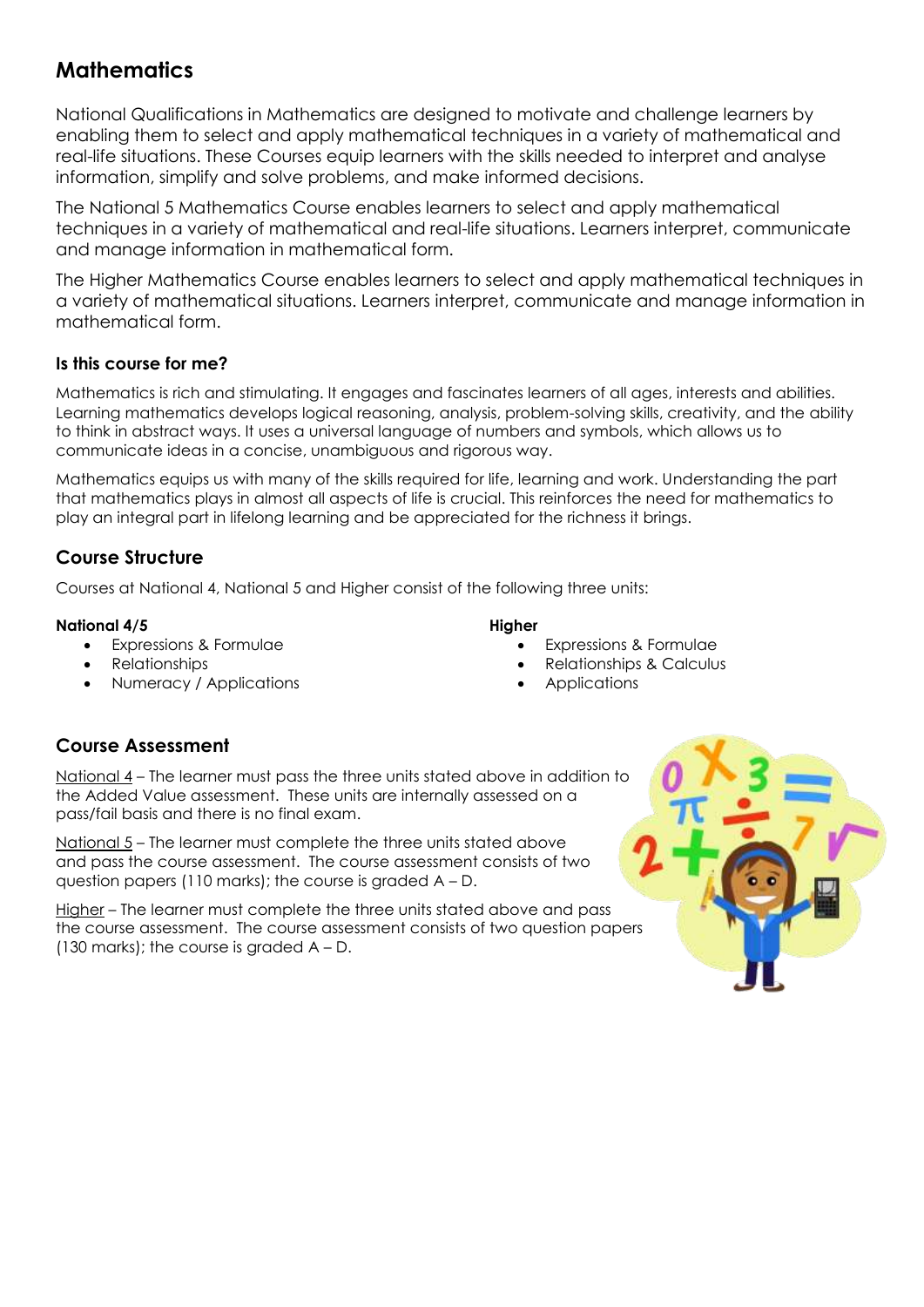# **Modern Studies**

National Qualifications in Modern Studies develop learners' knowledge and understanding of contemporary political and social issues in local, national and international contexts. Learners also engage with discussions about the changing nature of political systems through studying democracy in Scotland and the United Kingdom.

The National 4 and 5 Modern Studies Course gives learners a detailed understanding of the democratic process and of social and economic issues at local, national and international levels.

The Higher Modern Studies Course develops learners' knowledge and understanding of contemporary political and social issues in local, national and international contexts. In these contexts, learners develop an awareness of the social and political issues they will meet in their lives.

Learners will develop their knowledge of the political and social world around us and how key events can impact upon our lives.

#### **Is this course for me?**

The Course is appropriate for a wide range of learners, from those who wish to achieve a greater understanding of contemporary society and their place in it, to learners who wish to progress to more specialised training or further education or employment.

Through the successful completion of this Course, learners will develop a range of important and transferable skills including: researching, understanding and using a range of information/evidence on contemporary issues; evaluating information/ evidence in order to give detailed explanations while detecting exaggeration and selectivity in the use of facts; making decisions and drawing conclusions; constructing detailed arguments in a balanced and structured way; and communicating, by a variety of means, views, opinions, decisions and conclusions based on evidence.

#### **Course Structure**

Courses at National 4, National 5 and Higher consist of the following three units:

- Democracy in Scotland
- Social Issues in the United Kingdom
- International Issues

Pupils are allowed personalisation and choice throughout the course selecting manual or computer based techniques to complete tasks.

#### **Course Assessment**

National 4 – The learner must pass the three units stated above in addition to an Added Value assignment. These units are internally assessed on a pass/fail basis and there is no final exam.

National 5 – The learner must complete the three units stated above and pass the coursework assessment. The coursework assessment consists of an assignment (20 marks) and a question paper (80 marks); the course is graded A – D.

Higher – The learner must complete the three units stated above and pass the

coursework assessment. The coursework assessment consists of an assignment (30 marks) and two question papers (52 marks and 28 marks respectively); the course is graded A – D.

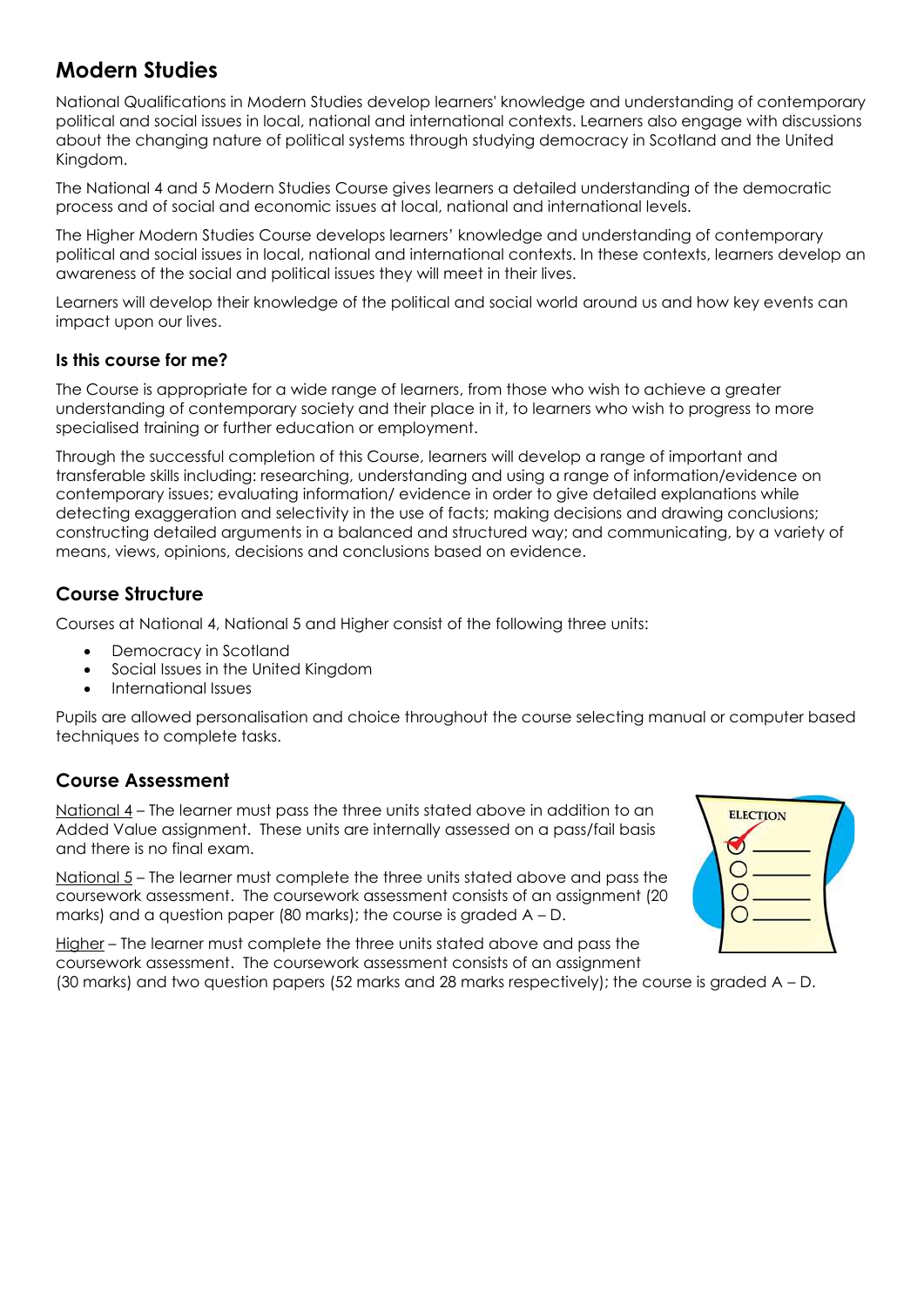# **Music**

National Qualifications in Music provide learners with a broad, practical experience of performing and creating music. Learners develop performing skills in solo and/or group settings using two selected instruments or one instrument and voice. These Courses also enable learners to develop composing skills and broaden their understanding of music concepts and styles.

The National 5 Music Course enables learners to perform challenging music, create original music using compositional methods and music concepts, and broaden their knowledge and understanding of music and musical literacy. The Course also enables learners to develop knowledge of the social and cultural factors that influence music.

The Higher Music Course provides a broad practical experience of performing and creating music and develops related knowledge and understanding of music. Learners develop their skills and creative capabilities as musicians, and gain the skills they need to perform and create music and to confidently discriminate between music concepts and styles.

#### **Is this course for me?**

The Course is a broad-based qualification. It is suitable for learners with an interest in developing and extending their applied musical skills and understanding of music, and for learners with a more specific interest in particular aspects of music. It could also provide a pathway for those who want to progress to higher levels of study.

The Course is practical and experiential and there is considerable scope for personalisation and choice through the activities of performing, creating and understanding music. This makes the Course accessible as it takes account of the needs of different learners and can be contextualised to suit a diverse range of learner needs, interests and aspirations.

On completing the course, learners will be able to: perform a programme of music with accuracy and maintaining musical flow; create their own original music; self-reflect on and evaluate their own work and that of others; listen to music with awareness, understanding and discrimination; and improve their musical creativity and performing skills by critically evaluate their own work and the work of others.

#### **Course Structure**

Courses at National 4, National 5 and Higher consist of the following three units:

Performing Skills

*Pupils choose to learn two instruments or one instrument and voice. The performing skills which develop are then utilised in both solo and group settings providing a broad range of experiences. Pupils will be encouraged throughout the process to evaluate their success and identify steps towards improvement.*

- Composing Skills *Pupils create original pieces of music whilst learning straightforward compositional methods and music concepts. This allows pupils to understand the creative process and provides the opportunity for expressing themselves through the music they create.*
- Understanding Music

*Pupils develop their understanding of the social and cultural factors, which influence music through the study of a range of musical styles. Pupils will develop their knowledge of musical signs, symbols and concepts through a range of listening and musical literacy exercises, which develop their critical and analytical listening skills.*

#### **Course Assessment**

National 4 – The learner must pass the three units stated above in addition to the Added Value assignment. These units are internally assessed on a pass/fail basis and there is no final exam.

National 5 – The coursework assessment consists of an assignment (30 marks), a question paper (40 marks) and a performance (60 marks); the course is graded A-D.

Higher – The learner must complete the three units stated above and pass the coursework assessment. The coursework assessment consists of a performance (60 marks) and a question paper (40 marks); the course is graded A – D.

The performance is externally assessed in February/March by an SQA visiting assessor whilst the question paper is completed in the May as part of the main diet of SQA exams.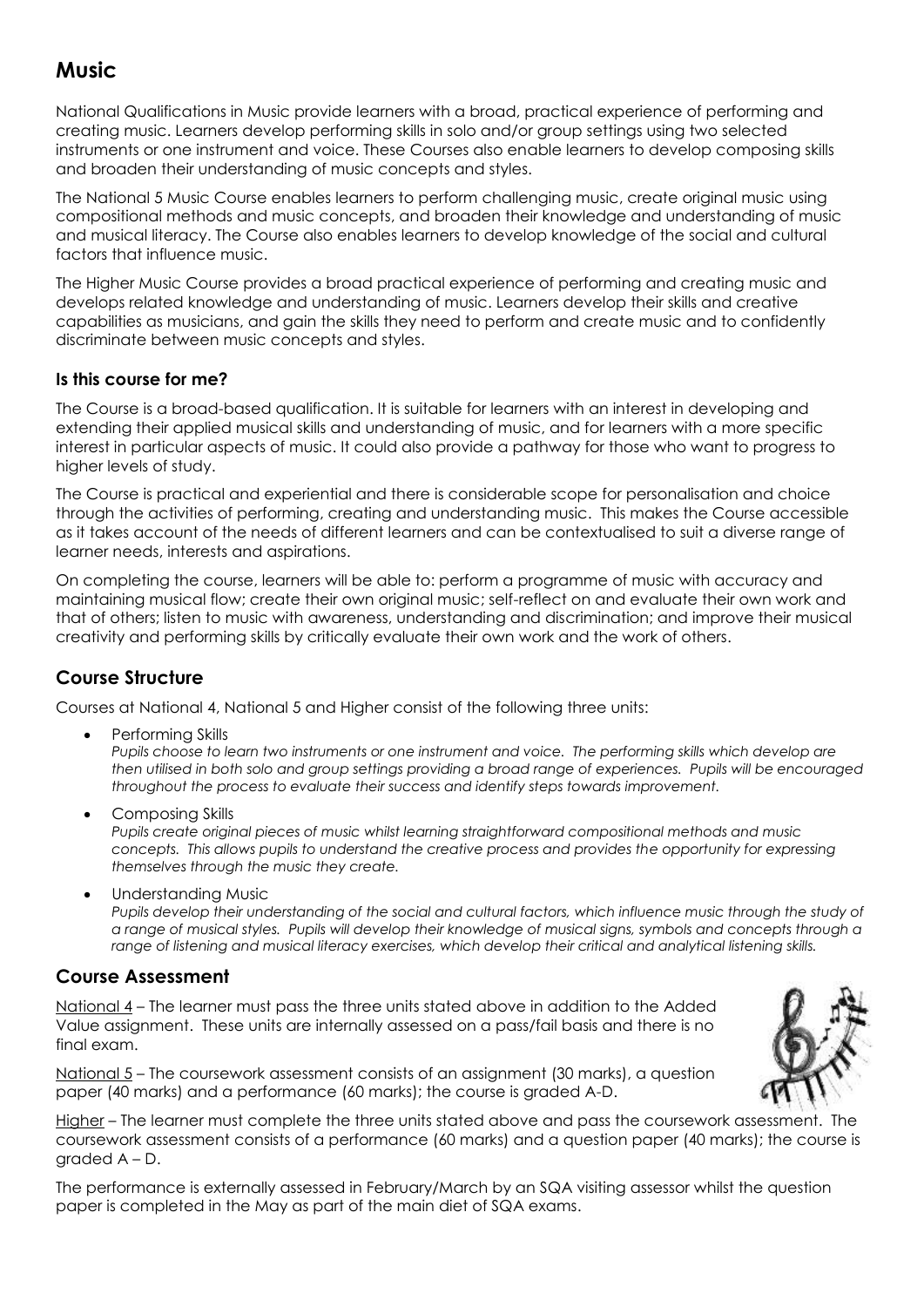# **Physical Education**

National Qualifications in Physical Education focus on developing and improving practical and performance skills in physical activities. These Courses provide opportunities to develop team building skills and enhance learners' ability to compete, co-operate and collaborate.

The National 5 Physical Education Course allows learners to develop and demonstrate a comprehensive range of movement and performance skills in physical activities. Learners also develop an increased understanding of the important link between fitness and good health.

The Higher Physical Education Course allows learners to develop and demonstrate a broad and comprehensive range of complex movement and performance skills in challenging contexts. Learners also analyse a performance, understand what is required to develop it, and apply this knowledge to their own performance.

#### **Is this course for me?**

This course is suitable for all learners who have an interest in and enthusiasm for developing their movement and performance skills in physical activities and who enjoy learning in practical contexts. On successful completion of the Course, learners will be able to progress to the Higher Physical Education Course, further education courses or training and employment.

#### **Course Structure**

Courses at National 4, National 5 and Higher consist of the following two components:

Performance Skills

In this Unit, the learner will be required to demonstrate their ability to perform in physical activities by developing *a broad range of movement and performance skills. They will provide evidence of selecting, using, demonstrating and adapting these skills in a safe and effective way. The learner will demonstrate consistency in their control and fluency during movement.*

Factors Impacting on Performance

*In this Unit, the learner will be required to demonstrate knowledge, understanding and application of a range of* factors that impact positively and negatively on performance in physical activities. The learner will consider the *effects of mental, emotional, social and physical factors on their own performance. This understanding will help to develop the learner's ability to plan for, record, monitor and evaluate performance development.*

#### **Course Assessment**

National 4 – The learner must pass the two components stated above in addition to the Added Value assignment. These components are internally assessed on a pass/fail basis and there is no final exam.

National 5 – The learner must complete the two components stated above and pass the coursework assessment. The coursework assessment consists of two, one off performances (60 marks) and a portfolio (60 marks); the course is graded  $A - D$ .

Higher - The coursework assessment consists of two one off performances (60 marks) and an examination question paper (50 marks); the course is graded  $A - D$ .

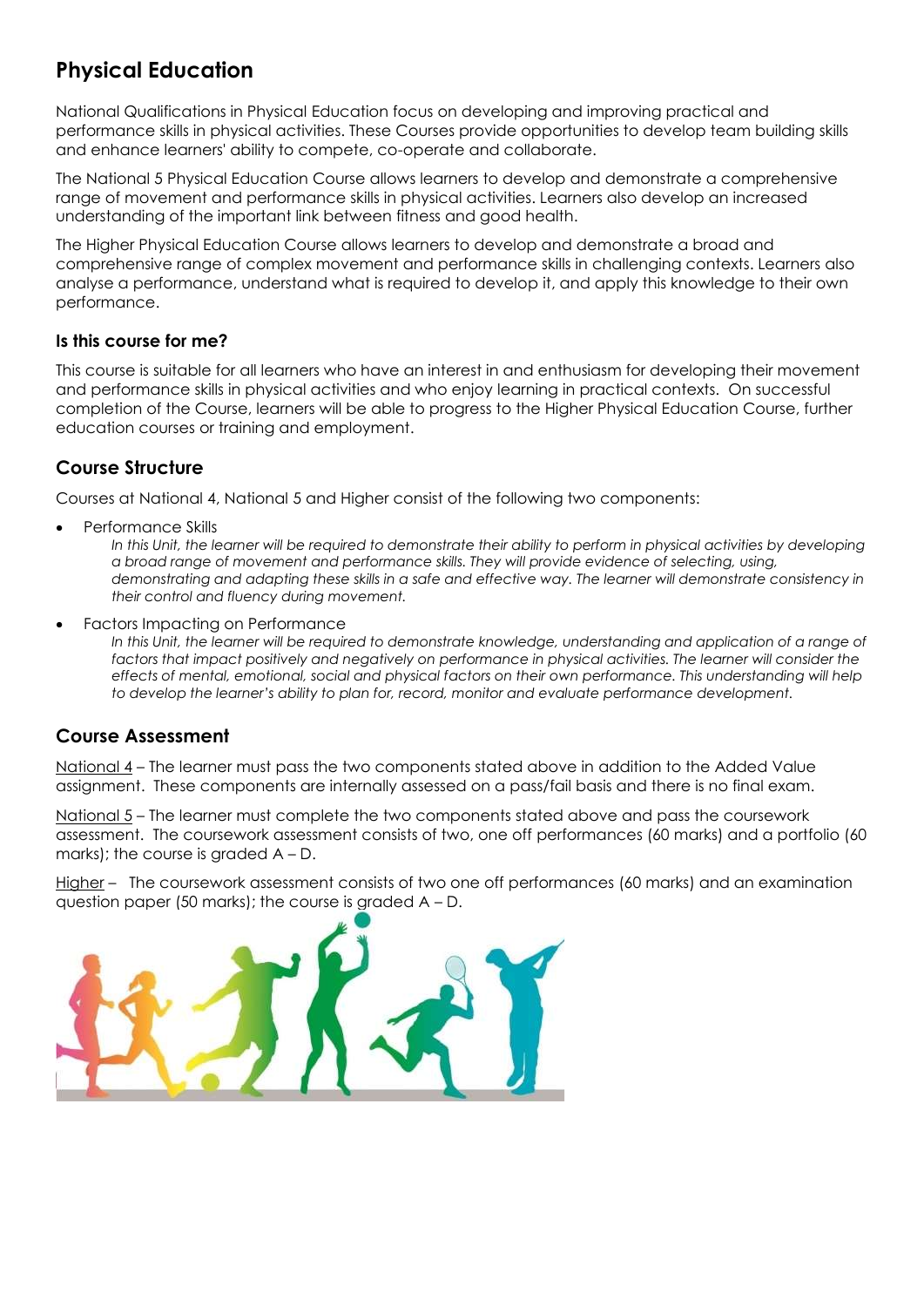# **Physics**

Our National Qualifications in Physics give learners an insight into the underlying nature of our world and its place in the universe. From the sources of the energy we use, to the exploration of space, Physics covers a range of applications of the relationships that have been discovered through experiment and calculation.

The National 5 Physics Course enables learners to develop a deeper understanding of physics concepts and the ability to describe and interpret physical phenomena using mathematical skills.

The Higher Physics Course develops learners' curiosity, interest and enthusiasm for physics in a range of contexts. The skills of scientific inquiry and investigation are developed throughout the Course, and the relevance of physics is highlighted by the study of the applications of physics in everyday contexts.

#### **Course Structure**

Courses at National 5 and Higher consist of the following three units (each with different content):

#### **National 5**

- Electricity and Energy conservation of energy; electrical charge carriers & electric fields; electrical & electronic circuits; specific heat capacity; gas laws & the kinetic model.
- Waves and Radiation wave parameters & behaviours; electromagnetic spectrum; light; nuclear radiation.
- Dynamics and Space vectors & scalars; motion graphs; acceleration; Newton's laws; projectile motion; space exploration & cosmology.

#### **Higher**

- Our Dynamic Universe kinematics; dynamics; gravitation; special relativity & cosmology.
- Electricity current; potential difference; power; resistance; AC; DC; internal resistance; capacitors; conductions; semiconductors & insulators.
- Particles and Waves standard model of the atom; force on charged particles; nuclear reactions; wave particle duality; interference & diffraction; refraction of light & spectra.

#### **Course Assessment**

To be successful at National 5 there is an expectation that you have performed to a high standard in the Physics topics within the S1-3 BGE course.

National 5 –The coursework assessment consists of an assignment (20 marks) and a question paper (135 marks); the course is graded  $A - D$ .

#### **Higher**

Entry is at the discretion of the school, but you would normally be expected to have achieved an A or B pass at National 5 Physics.

The learner must complete the three units stated above and pass the coursework assessment. The coursework assessment consists f an assignment 20 marks) and a question paper (135 marks); the course is graded A – D.

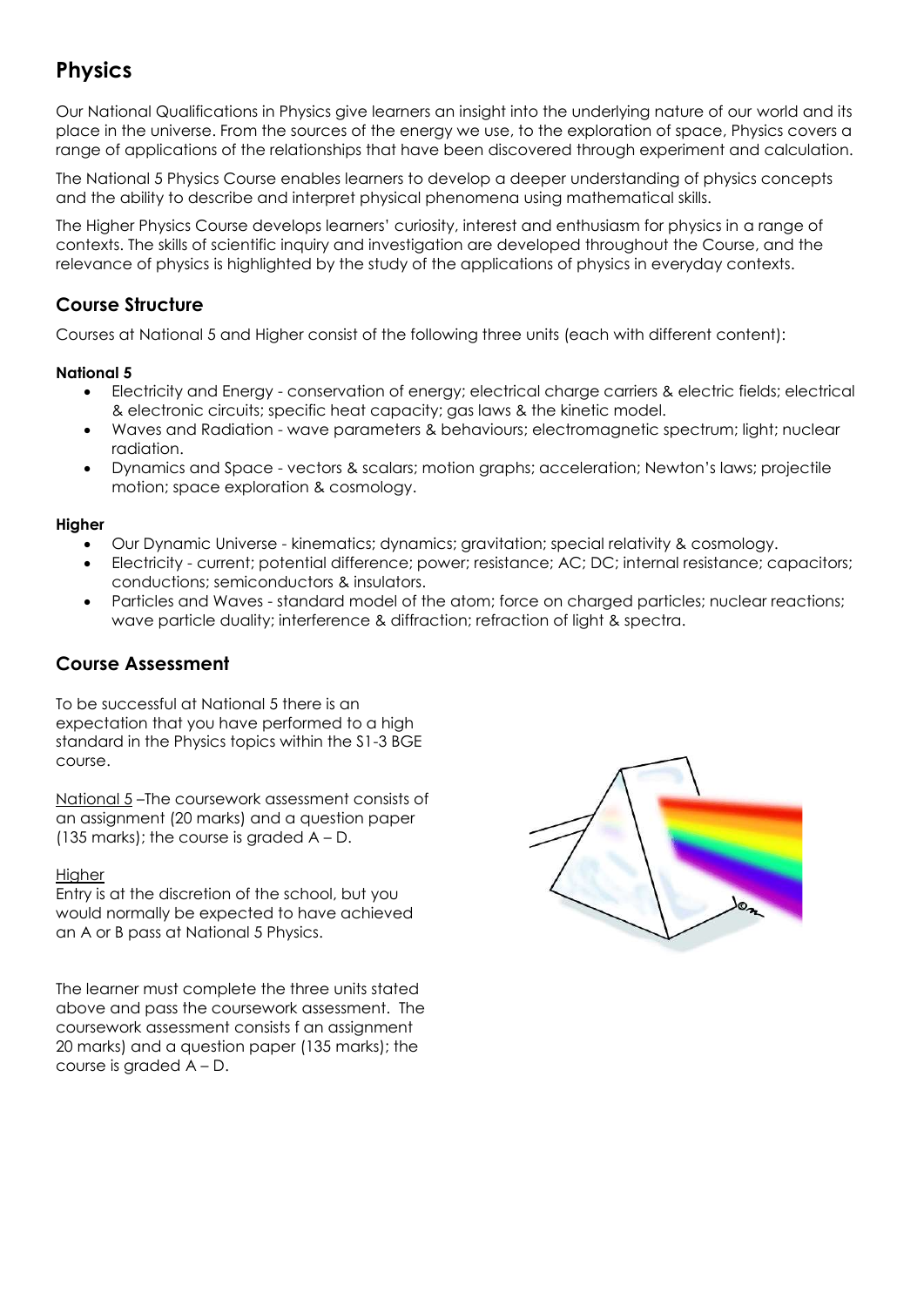# **Environmental Science National 5**

National 5 Environmental Science is graded A - D

#### **Entry Level: What do I need to do it?**



Entry into N5 Environmental Science will normally depend on your attainment in Science subject(s) and Geography courses.

#### **Course Content: What will I learn?**

#### Living Environment



#### **Earth's Resources**

You will not only learn about the distribution of plants and animals in different environments but also develop the skills that are required to collect and analyse environmental data.

The key areas covered are: Investigating ecosystems and biodiversity; Interdependence; Human influences on biodiversity. Our Earth is rich in resources, many of which are used by humans. You will learn about the processes involved in the formation of some of these resources, and how we exploit them. The key areas covered are: Earth's systems and their interactions; Geosphere; Hydrosphere; Biosphere; Atmosphere.





The rapidly increasing human population is having a massive impact on our Earth. You will learn about the importance of living sustainably not only as individuals but as global citizens too. You will develop the knowledge and skills required to make informed choices to sustain current and future generations. The key areas covered are: Introduction to sustainability; Food; Water; Energy; Waste Management

Much of the course will be teacher-led but you will also be involved in a variety of tasks including practical experiments and investigations, written work, research and presentation tasks.